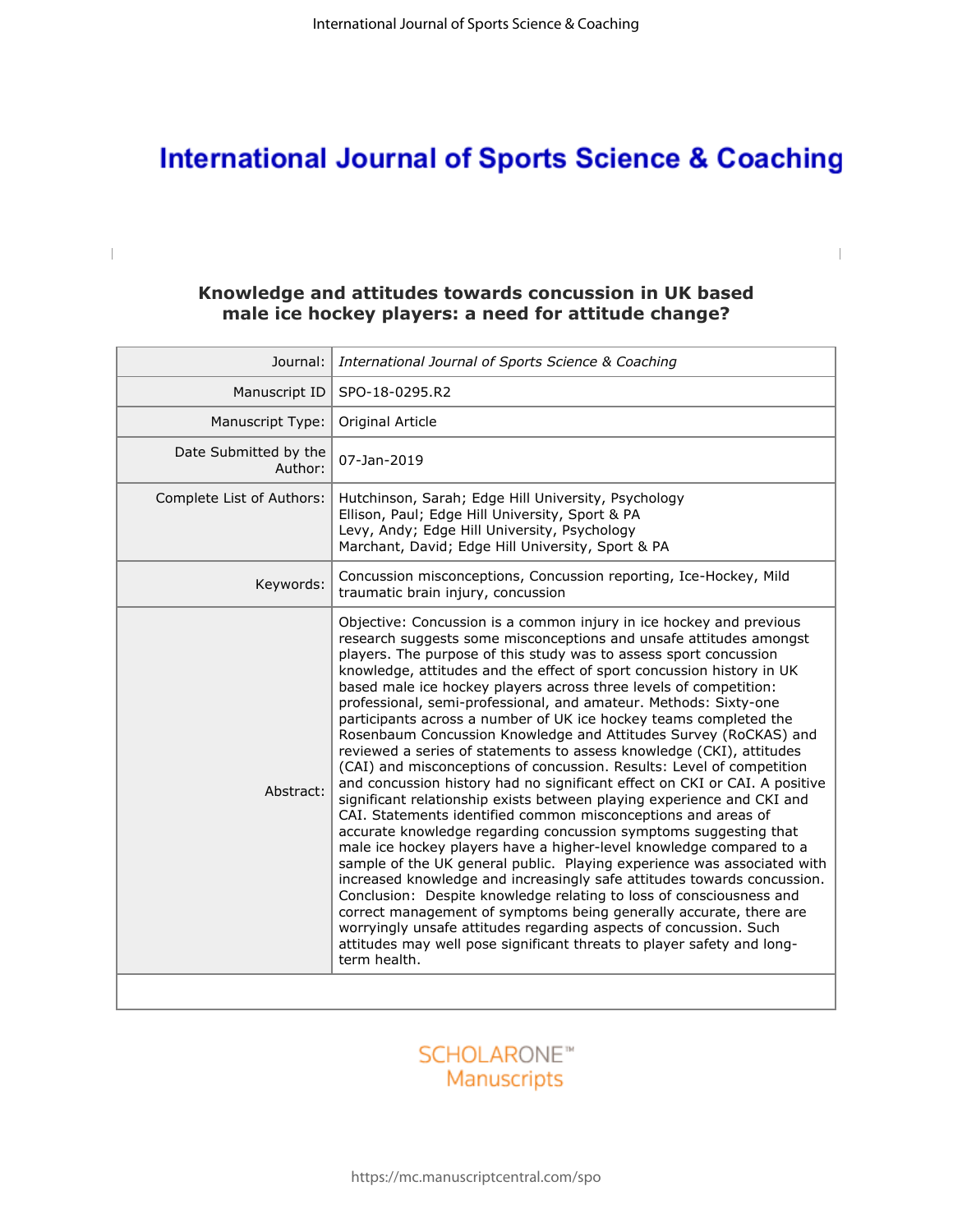$\mathbf{1}$  $\overline{2}$  $\overline{3}$  $\overline{4}$  $\overline{7}$ 

| Running Head: ICE HOCKEY CONCUSSION KNOWLEDGE AND |
|---------------------------------------------------|
| ATTITUDE                                          |

# **Knowledge and attitudes towards concussion in UK based male ice hockey players: a need for attitude change?**

**Sarah Hutchinson, Paul Ellison, Andrew Levy, David Marchant**

**Edge Hill University, Ormskirk, UK**

For Perincipal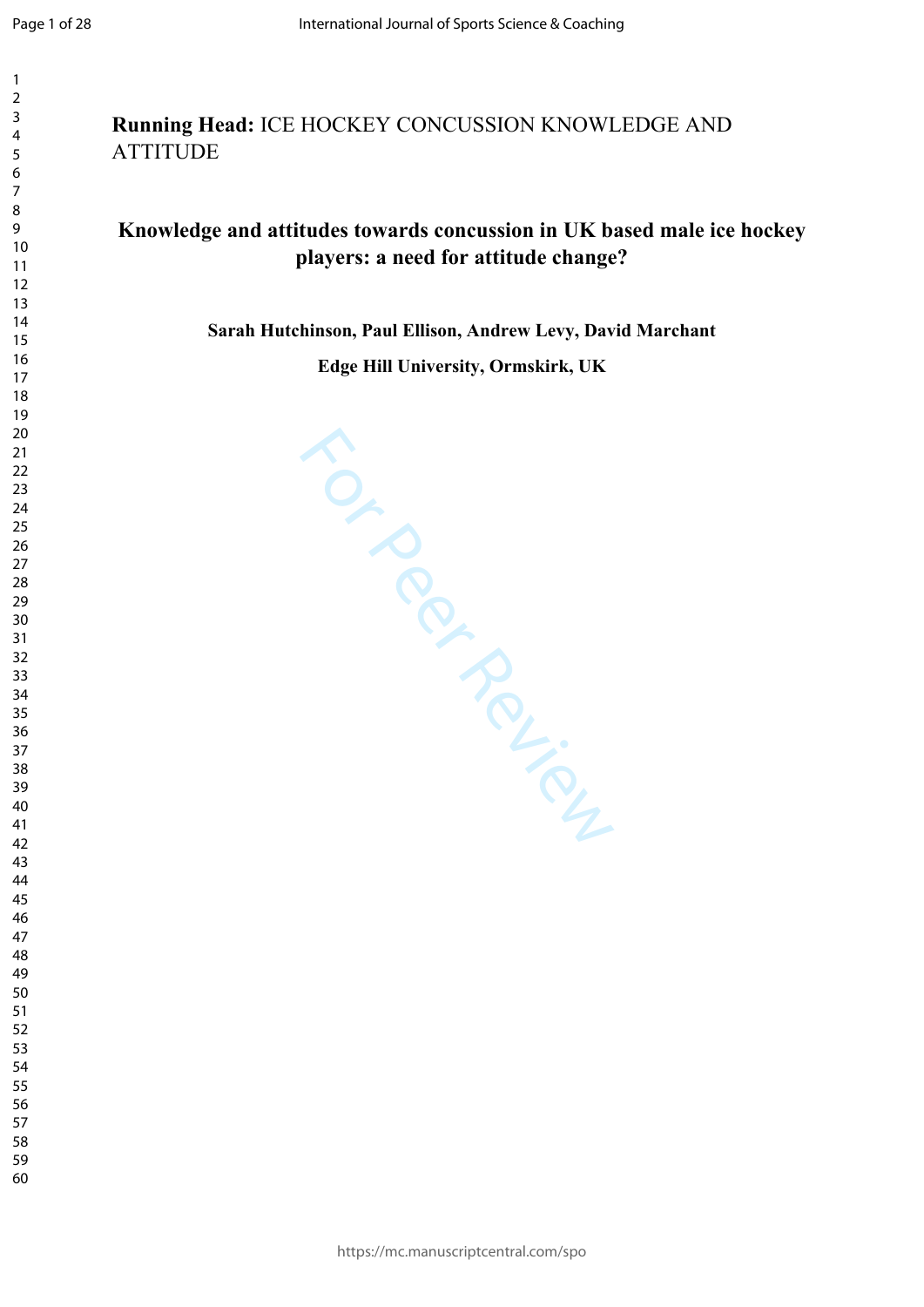| $\mathbf{1}$   | <b>Abstract and keywords</b>                                                             |
|----------------|------------------------------------------------------------------------------------------|
| $\overline{2}$ | Objective: Concussion is a common injury in ice hockey and previous research suggests    |
| 3              | some misconceptions and unsafe attitudes amongst players. The purpose of this study      |
| 4              | was to assess sport concussion knowledge, attitudes and the effect of sport concussion   |
| 5              | history in UK based male ice hockey players across three levels of competition:          |
| 6              | professional, semi-professional, and amateur. Methods: Sixty-one participants across a   |
| 7              | number of UK ice hockey teams completed the Rosenbaum Concussion Knowledge and           |
| 8              | Attitudes Survey (RoCKAS) and reviewed a series of statements to assess knowledge        |
| 9              | (CKI), attitudes (CAI) and misconceptions of concussion. Results: Level of competition   |
| $10\,$         | and concussion history had no significant effect on CKI or CAI. A positive significant   |
| 11             | relationship exists between playing experience and CKI and CAI. Statements identified    |
| 12             | common misconceptions and areas of accurate knowledge regarding concussion               |
| 13             | symptoms suggesting that male ice hockey players have a higher-level knowledge           |
| 14             | compared to a sample of the UK general public. Playing experience was associated with    |
| 15             | increased knowledge and increasingly safe attitudes towards concussion. Conclusion:      |
| 16             | Despite knowledge relating to loss of consciousness and correct management of            |
| 17             | symptoms being generally accurate, there are worryingly unsafe attitudes regarding       |
| 18             | aspects of concussion. Such attitudes may well pose significant threats to player safety |
| 19             | and long-term health.                                                                    |
| 20             |                                                                                          |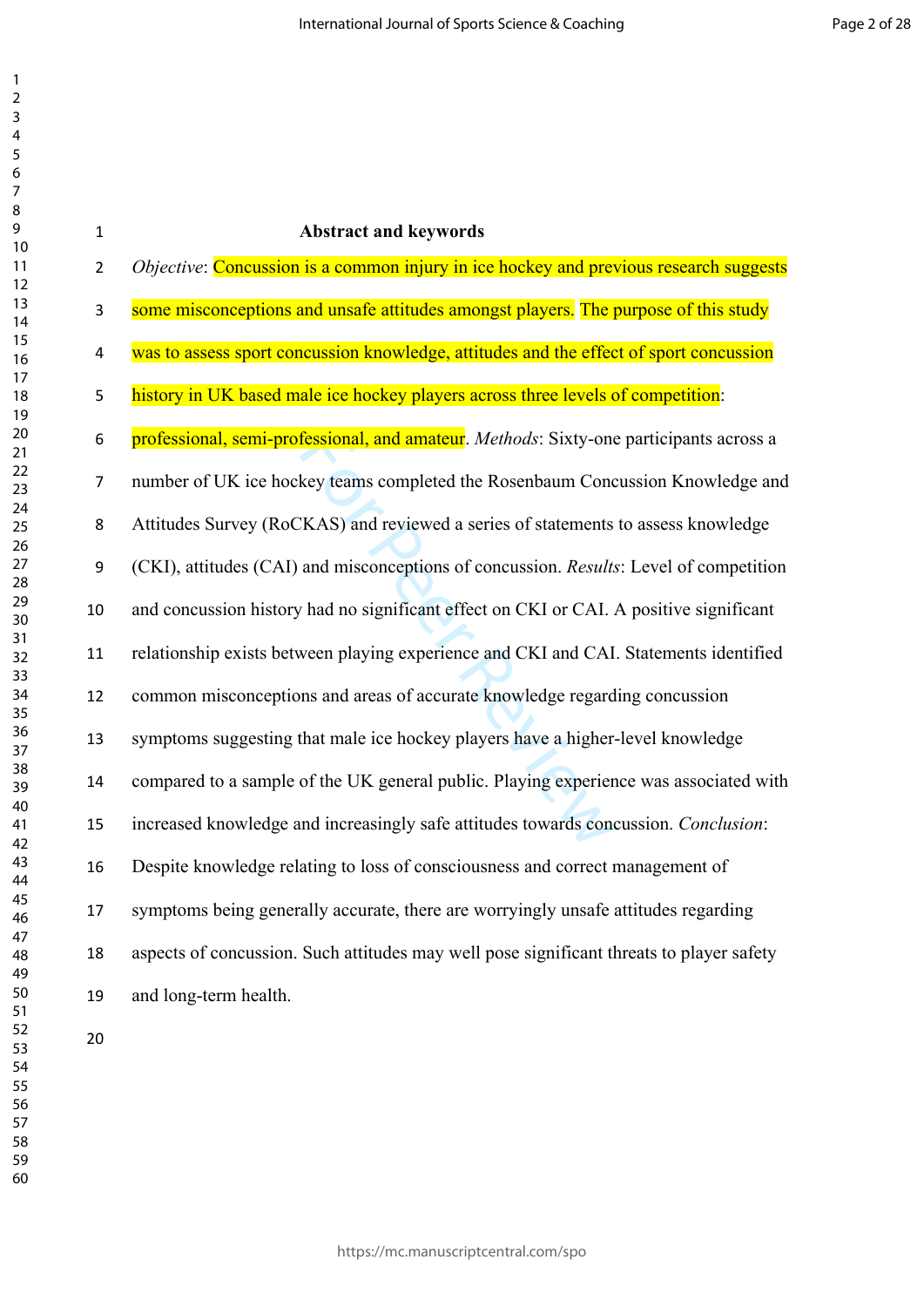$\mathbf{1}$  $\overline{2}$  $\overline{3}$  $\overline{4}$  $\overline{7}$ 

#### Ice Hockey Concussion Knowledge and Attitude

**Introduction**

 traumatic brain injury Knowledge of and attitudes towards concussion in UK based male ice hockey players: A need for attitude change?

*Keywords*: Concussion misconceptions, Concussion reporting, Ice-Hockey, Mild

Introduction<br>Statement on Concussion in Sport indicat<br>ogical process affecting the brain as a resu<br>Symptoms such as loss of consciousness to<br>disorientation usually appearing rapidly, th<br>by several minutes to hours<sup>1</sup>. Howe The Consensus Statement on Concussion in Sport indicates that concussion is a complex pathophysiological process affecting the brain as a result of traumatic biomechanical forces. Symptoms such as loss of consciousness to nausea, headaches, dizziness and general disorientation usually appearing rapidly, though in some cases 31 symptoms are delayed by several minutes to hours <sup>1</sup>. However, it is only recently that concussion has been acknowledged as a traumatic brain injury and more care given to those with concussion 2 . Knowledge of the indicators of concussion and how to manage concussion is essential for key personnel (i.e. athletes, coaches, and family) to help prevent injury and aid recovery. The latter may involve encouraging the return-to-play 36 protocols, which are often dismissed by athletes once they feel 'back to normal' <sup>3</sup>. Such beliefs highlight the importance of accurate knowledge and safe attitudes towards concussion held by the athlete themselves.

 There is a lack of epidemiological data, however at the highest level of ice hockey (the National Hockey League) the concussion rate in the 2011-2012 season was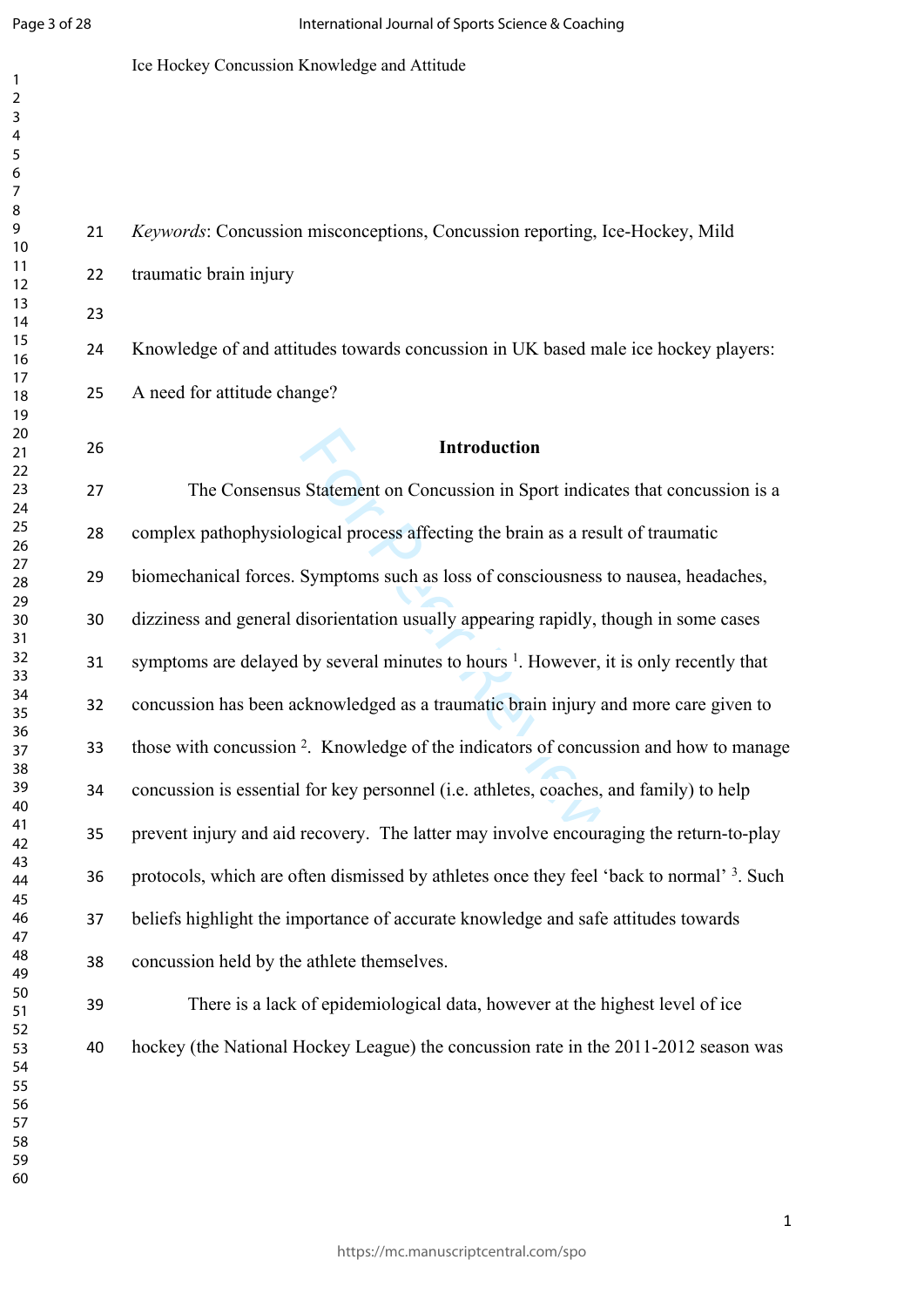t with another player (89%) with checking<br>ing (23%) accounting for the majority of the<br>on is currently an inevitable part of the ganctive knowledge amongst those involved.<br>In the gate of concussion has typically shown poor 10.24 per 100 games (Actual Concussion 6.83, Suspected Concussion 3.41). 64.2% of 42 the concussions were caused by body-checking, whilst only 28.4% of the concussions 43 (and 36.8% suspected) were caused by illegal incidents <sup>4</sup>. In a description of concussion in international ice hockey between 2006-15 Tuominen et al., identified that 66% of the 45 concussions were caused by illegal contact . The most common situation leading to concussion was contact with another player (89%) with checking to the head (CTH) (42%) and body checking (23%) accounting for the majority of these. These statistics highlight that concussion is currently an inevitable part of the game and consequently, there is a need for effective knowledge amongst those involved. Previous research into athletes' understanding of concussion has typically shown poor knowledge regarding 51 injury mechanisms and symptoms, post injury vulnerabilities and recovery time <sup>6</sup>. For 52 example, Sye et al.,<sup>7</sup> found that high school rugby athletes typically consider loss of consciousness necessary for a concussion injury. Research by Hänninen et al., however shows that loss of consciousness is only one of a number of diverse clinical 55 presentations <sup>8</sup>. As an example, high school American football coaches' concussion knowledge of symptom recognition is reasonable and they possess good awareness of 57 their athletes' reluctance to report concussions <sup>9</sup>. Jorgensen et al.,<sup>10</sup> suggested that increased knowledge of concussion reporting and behaviours did not necessarily correlate to better attitudes in seventy-two varsity soccer, hockey and basketball 60 athletes. However, in agreement with the findings by Sye et al., a significant number of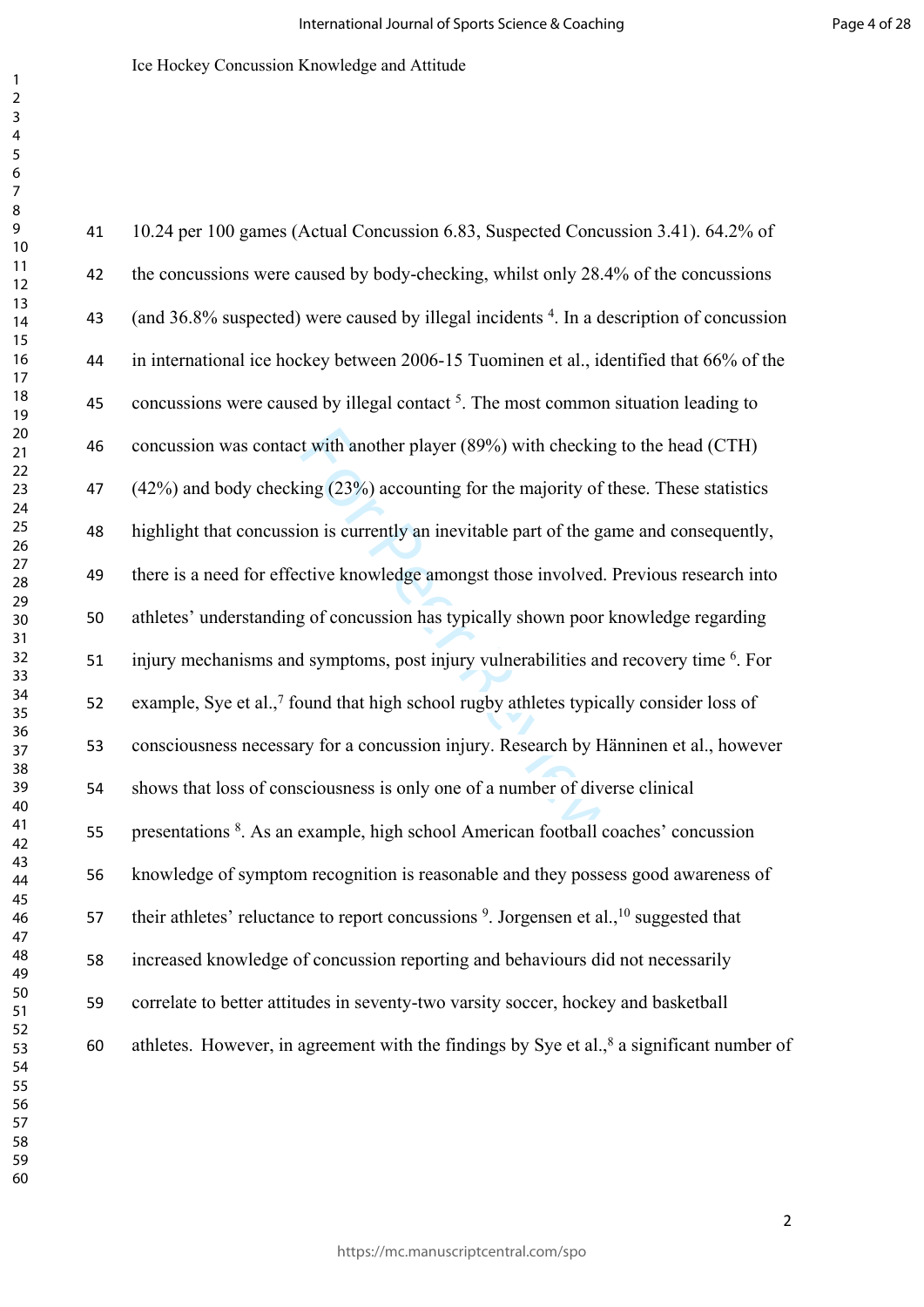$\mathbf{1}$ 

Ice Hockey Concussion Knowledge and Attitude

 youth sport coaches considered loss of consciousness as necessary for a concussion injury <sup>11</sup>. Studies have also shown significant misconceptions relating to recovery from 63 and symptoms of concussion in the general population .

of statements relating to concussion with<br>bly true, probably false, and false), to deter<br>wledge and clear misconceptions. The resu<br>owledge and misconceptions around the m<br>he general public. Participants expressed d<br>of stat A recent study by Weber and Edwards (2012) <sup>3</sup>assessed concussion knowledge 65 of 227 members of the UK general public (aged  $18 - 76$ ), with participants rating the truthfulness of a series of statements relating to concussion with a choice of four responses (true, probably true, probably false, and false), to determine the difference between a lack of knowledge and clear misconceptions. The results identified widespread lack of knowledge and misconceptions around the most frequent indicators of concussion within the general public. Participants expressed definite "incorrect" responses to a subset of statements e.g. trouble remembering events from before the concussion, but not having trouble learning new things, which is in fact false, and the increased vulnerability to concussion after a previous concussion which is true. The non-definite results for these statements showed that the majority (more than 50%) of participants were unsure of their responses. The seriousness of concussion is clearly underestimated, for example, most participants rejected the idea of increased vulnerability to and likelihood of re-injury following concussion. The general public also showed a lack of knowledge of injury mechanisms and recovery assessment. Participants' history of concussion had no influence on their knowledge. However, 80 Weber and Edwards<sup>3</sup> suggested previous experience may have created a false sense of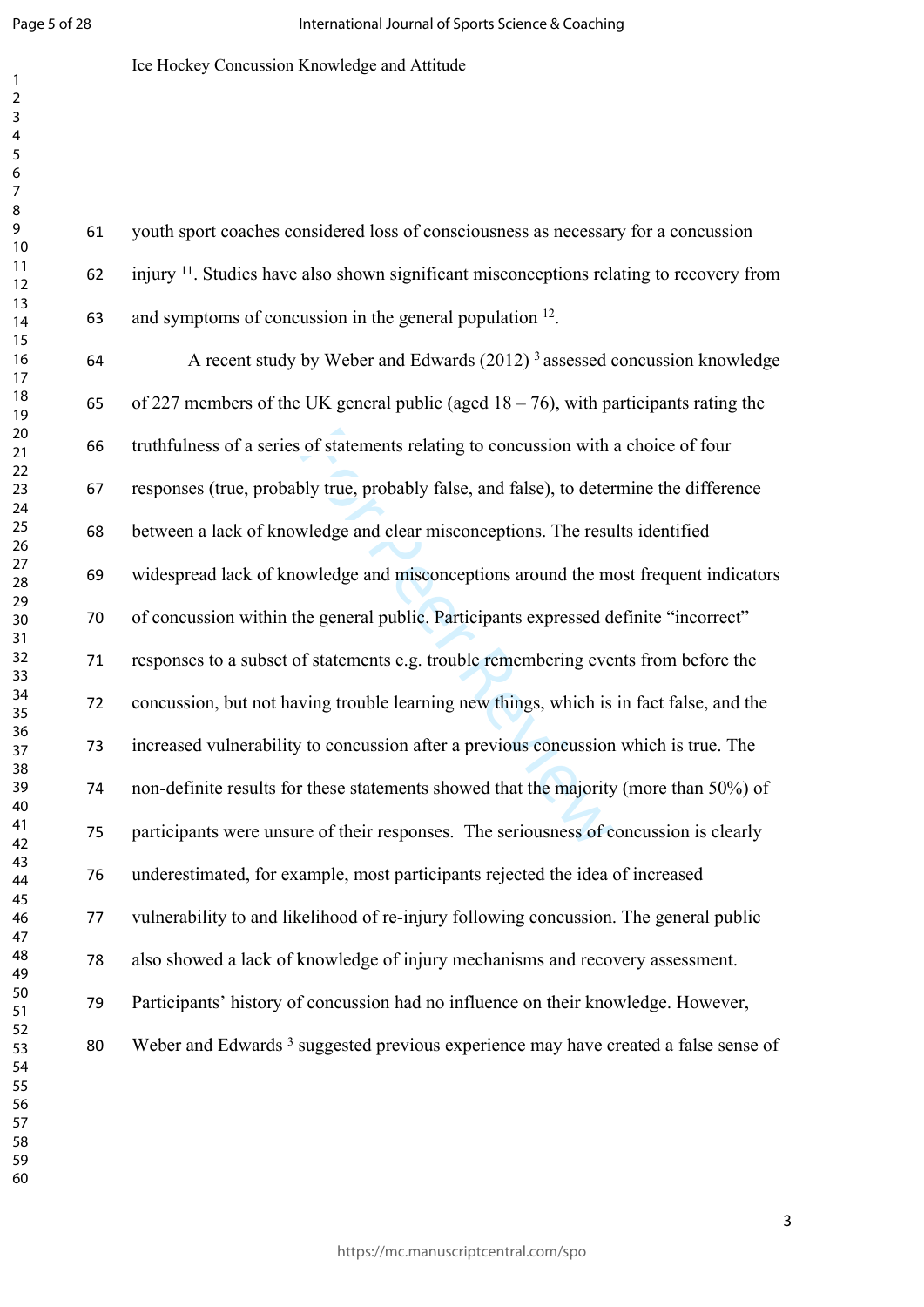understanding evidenced through increased certainty of, but not accuracy in their knowledge.

omprehensive measure of concussion know<br>and reliable <sup>6</sup>. The results evidenced some<br>mew that loss of consciousness was not rec<br>ncussions will affect sport performance (8<br>tions included only 3.8% knowing that the<br>ncussions More recently Williams et al.,<sup>13</sup> examined English professional soccer players' concussion knowledge and attitude by implementing the Rosenbaum Concussion Knowledge and Attitudes Survey (RoCKAS) and semi-structured interviews. The RoCKAS provides a comprehensive measure of concussion knowledge and attitude, and 87 has proved to be valid and reliable <sup>6</sup>. The results evidenced some accurate knowledge: the majority (88.5%) knew that loss of consciousness was not required for a concussion and recognised that concussions will affect sport performance (88.5%). However, some concerning misconceptions included only 3.8% knowing that there is an increased likelihood of repeat concussions after a player has sustained one and only 46.2% aware of long term risks to health from multiple concussions. Participants expressed safe attitudes towards concussion including: athletes who lose consciousness should be taken to hospital (80.8%); managers should not let players with concussion play (80.8%); and it is the physiotherapists who make the return to play decision (69.3%). But 64% of players stated they would continue to play even if they believed they had suffered a concussion, with 96% indicating that the importance of the match would influence their reporting and action towards the injury. To the best of our knowledge, there is no current literature relating to knowledge and attitudes within ice hockey players, which is concerning given the prevalence presented above.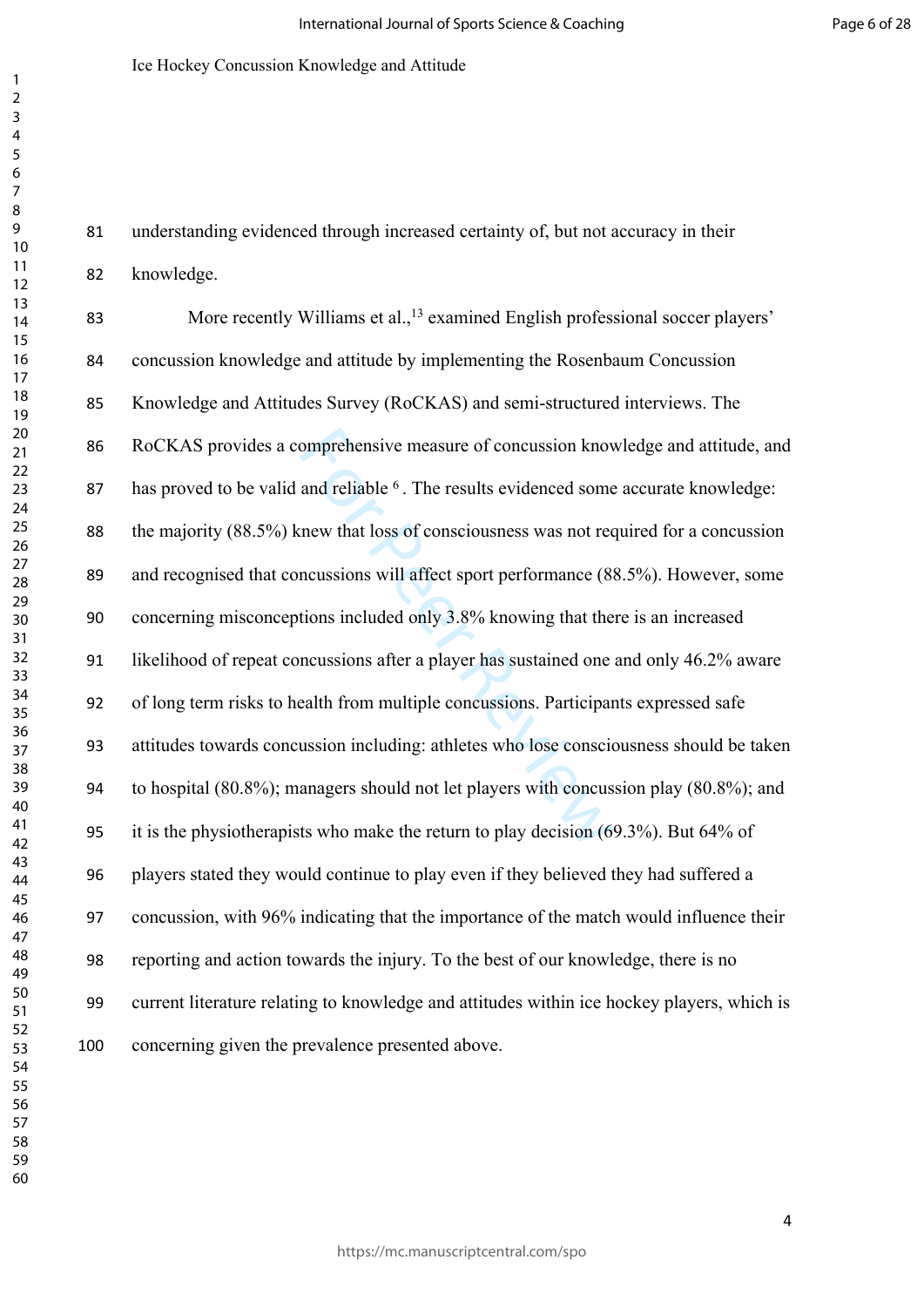$\mathbf{1}$  $\overline{2}$ 

## Ice Hockey Concussion Knowledge and Attitude

| 101 | Education about concussion within ice hockey is relatively new, with                                             |
|-----|------------------------------------------------------------------------------------------------------------------|
| 102 | educational programmes focusing particularly on symptom recognition and reporting                                |
| 103 | procedures <sup>14,15,16</sup> as an injury prevention intervention. For example, Cook et al., <sup>14</sup> had |
| 104 | 11-12 year old male hockey players in Canada viewing a concussion and spinal cord                                |
| 105 | injury prevention video. The video included medical information and personal                                     |
| 106 | experiences of recognised professional players, team doctors, coaches and trainers.                              |
| 107 | Knowledge significantly improved and did not decay over a three-month period. Rule                               |
| 108 | infringements of crosschecking and checking from behind both showed a decline in                                 |
| 109 | number of calls against the players who had viewed the video. Smart Hockey, Heads                                |
| 110 | Up, and Heads Up Hockey (USA Hockey) are the main programmes in North America,                                   |
| 111 | however none of these programmes have been systematically evaluated, meaning                                     |
| 112 | conclusions on their effectiveness cannot definitely be made. Hockey Canada has also                             |
| 113 | developed a concussion awareness app that is available to provide detailed information                           |
| 114 | on concussion as an injury, how to manage symptoms and recovery, and returning to                                |
| 115 | play. In the UK there is currently only one educational programme: Headcheck,                                    |
| 116 | launched in 2015 to raise awareness of concussion. The initiative includes information                           |
| 117 | about the symptoms of concussion, the potential consequences of the injury and advice                            |
| 118 | on how to manage the injury, and information about the return to play protocol. Posters                          |
| 119 | and leaflets are available to download from the website for all individuals involved i.e.                        |
| 120 | managers, coaches, medical staff, players, and parents.                                                          |
|     |                                                                                                                  |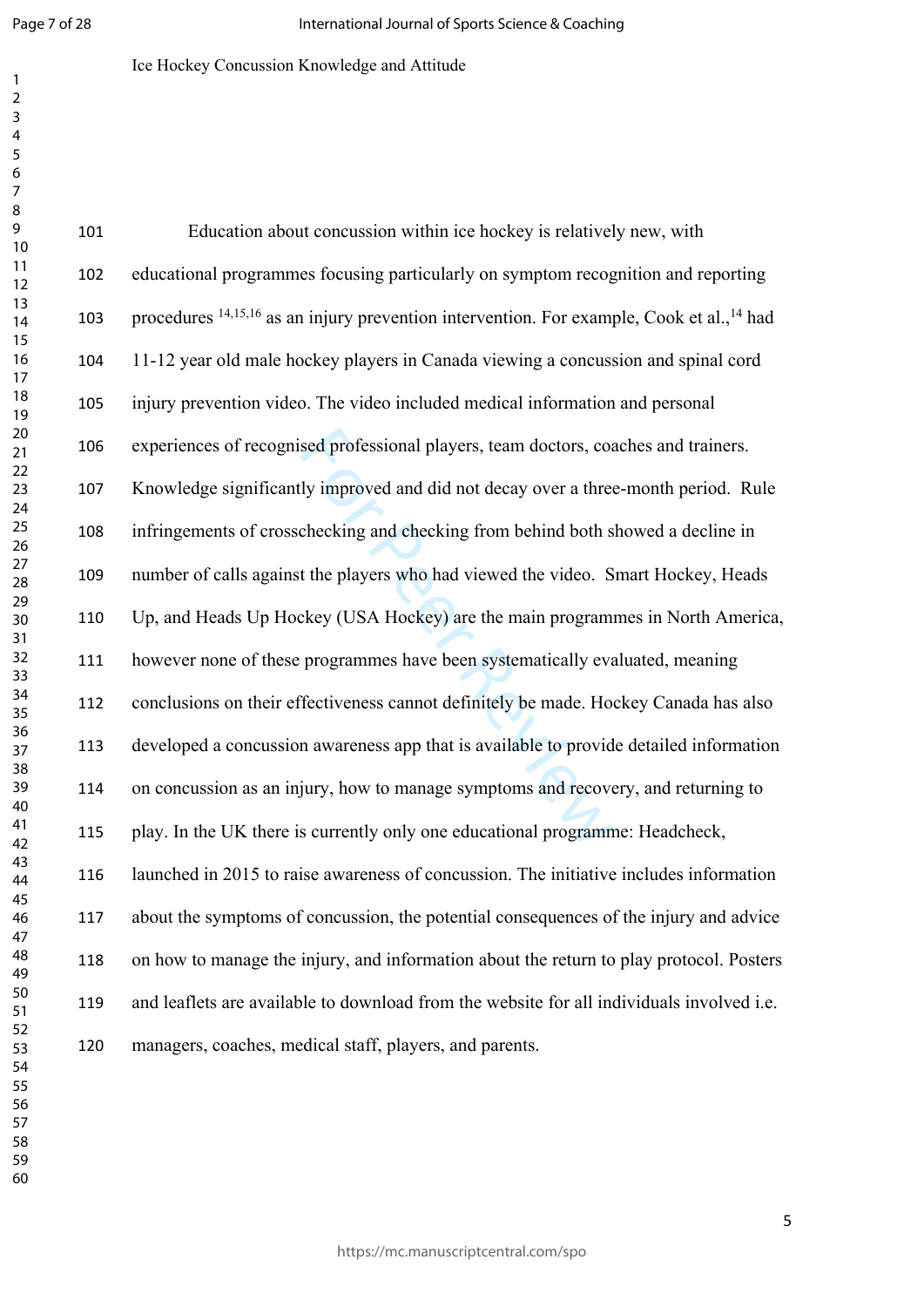| 121 | Despite an increase in research and professional interest in sport concussion, the              |
|-----|-------------------------------------------------------------------------------------------------|
| 122 | application of the known facts (causes, symptoms, recovery) does not appear to be               |
| 123 | transferring to those most involved i.e. players, coaches, and parents. As highlighted by       |
| 124 | the widespread lack of knowledge within the general public $3$ and the concerning               |
| 125 | attitudes of footballers who would continue to play even if they suspected a concussion         |
| 126 | <sup>13</sup> . Current educational approaches such as Smart Hockey (Canada), Heads Up Hockey   |
| 127 | (USA), and Headcheck (UK) are attempting to address the concerns of insufficient                |
| 128 | knowledge of concussion. Given the increased incidence of concussion in ice hockey,             |
| 129 | the present study aims to replicate the work of Williams et al., <sup>13</sup> and Weber and    |
| 130 | Edwards <sup>3</sup> to examine the current knowledge about and attitudes towards concussion in |
| 131 | a group of adult male UK based ice hockey players. To-date, there is no known                   |
| 132 | research addressing UK based ice hockey players. It is anticipated that (a) based on            |
| 133 | previous research in the UK, there will be misconceptions and a lack of knowledge and           |
| 134 | unsafe attitudes within the male ice hockey player population; and (b) attitude and             |
| 135 | previous experience of concussion may influence athletes' knowledge and behaviour               |
| 136 | regarding concussion.                                                                           |
| 137 | <b>Method</b>                                                                                   |
| 138 | <b>Participants</b>                                                                             |
| 139 | Sixty-one male ice hockey players within the UK volunteered to participate in                   |
| 140 | the study, ages ranged from 19-48yrs. $(M=27.25)$ . All players were competing at one of        |
|     |                                                                                                 |
|     |                                                                                                 |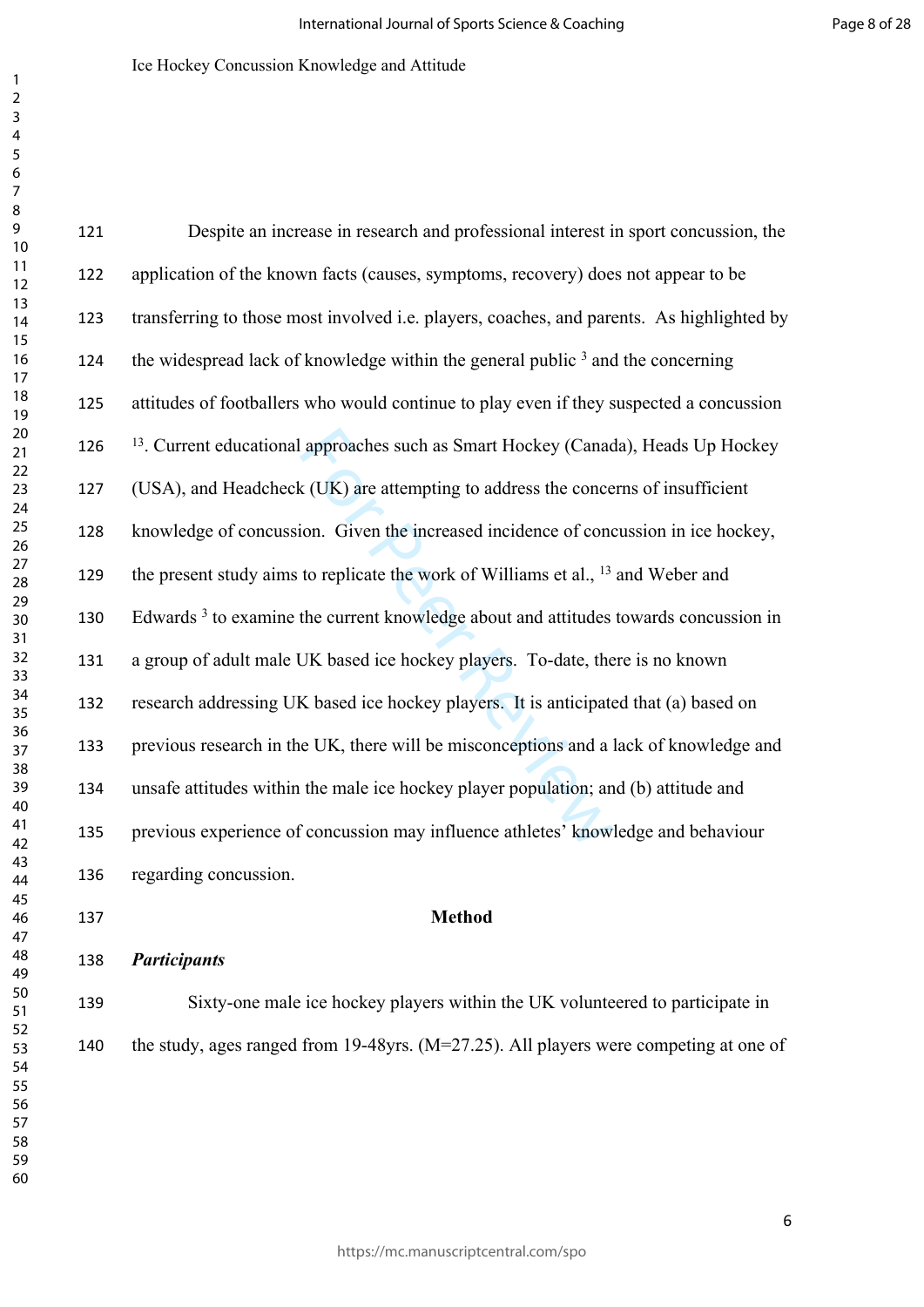$\mathbf{1}$  $\overline{2}$  $\overline{3}$  $\overline{4}$  $\overline{7}$ 

Ice Hockey Concussion Knowledge and Attitude

nformed consent and were debriefed upon<br>and Attitude towards Concussion: Concuss<br>1 using the previously validated 55-item Re<br>des Survey (RoCKAS; Rosenbaum & Arne<br>res: a concussion knowledge index (CKI) a<br>contains 14 basic three leagues (low to high): Laidler Conference, Moralee Conference, or the English Premier League (EPL). Players represented Professional (N=19), Semi-Professional 143 (N=28) and Amateur (N = 24) playing standards. The study was approved by the University Institutional Review Board, and full compliance of the Helsinki Convention, 1964 and Declaration of Tokyo, 1975, as revised 1983 was adhered to at all times. All participants provided informed consent and were debriefed upon completion of the task. *Measures Knowledge of and Attitude towards Concussion*: Concussion knowledge and attitudes were assessed using the previously validated 55-item Rosenbaum Concussion 150 Knowledge and Attitudes Survey (RoCKAS; Rosenbaum & Arnett<sup>6</sup>, Chapman et al.,<sup>17</sup>) which generates 2 scores: a concussion knowledge index (CKI) and concussion attitude index (CAI). The CKI contains 14 basic and 3 applied true and false questions graded 1 (correct) or 0 (incorrect), and recognition of 8 common concussions symptoms (with 8 distractor symptoms) for a total possible score 25. The CAI contains 15 Likert scale (1: strongly disagree – 5: strongly agree) questions. Safer answer receive 5 points and the least safe answer receive 1 point resulting in a score range of 15–75. High scores on CKI (e.g., 25) and CAI (e.g., 75) indicate better knowledge of and attitudes towards concussions.

 *Concussion Knowledge Misconceptions:* The second measure consisted of 24 160 true or false statements adapted from Weber and Edwards<sup>3</sup> to explore sport concussion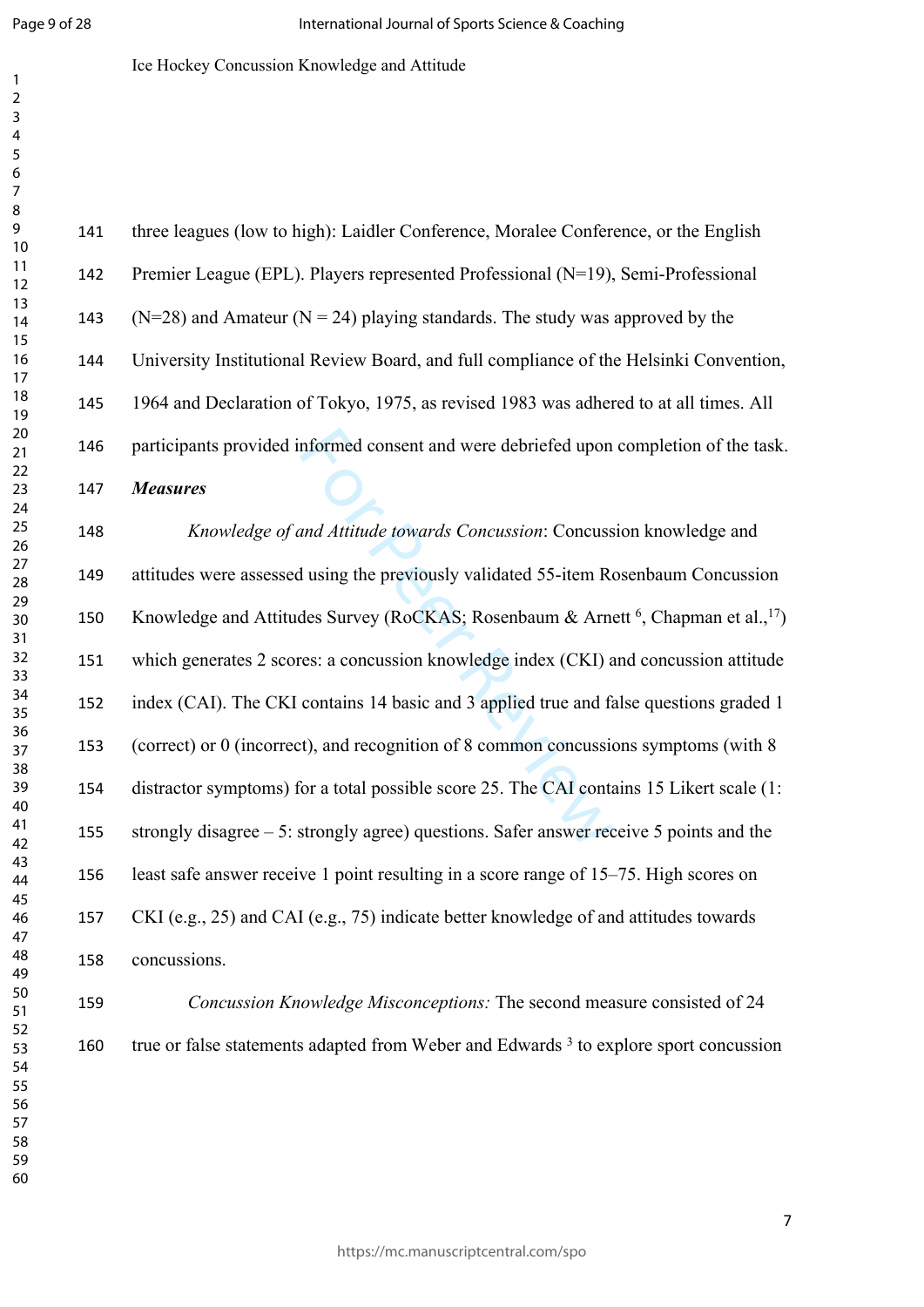nd false; with the original researchers,<sup>3</sup> sugertainty. Misconception percentages were capsed responses (true/probably true; false/<br>ansed responses (true/probably true; false/<br>ting as it has been used with UK general p<br>sh knowledge. For example, "*An SC can cause brain damage even if the sports person is not knocked out*" (True). Two original statements were removed from the original 26 statements due to their lack of relevance to the study and sample population: "*in sport, sport concussion never happens*" and "*a sports concussion affects men's and women's brains differently*". The remaining 24 statements required responses of true, probably 166 true, probably false, and false; with the original researchers,<sup>3</sup> suggesting indefinite answers highlight uncertainty. Misconception percentages were calculated as misconceptions in collapsed responses (true/probably true; false/probably false), and percentage of participants making definite and non-definite responses. The measure was 170 appropriate for this setting as it has been used with UK general population and a UK 171 athletic sample (English Professional Football <sup>13</sup>) to illucidate misconceptions. *Player Characteristics***:** Basic demographics of each participant were also collected, including their playing experience (the length of time individuals have played competitively), current level of competition (Professional, Semi-Professional, Amateur) and concussion history (how many known concussions individuals have suffered). *Procedure* UK based ice hockey teams were initially contacted regarding access to their players and participation in the study, as well as individual players through direct

 contact. To conduct the study, the lead author travelled to participating team training sessions during the 2015-2016 season. Participating players provided written informed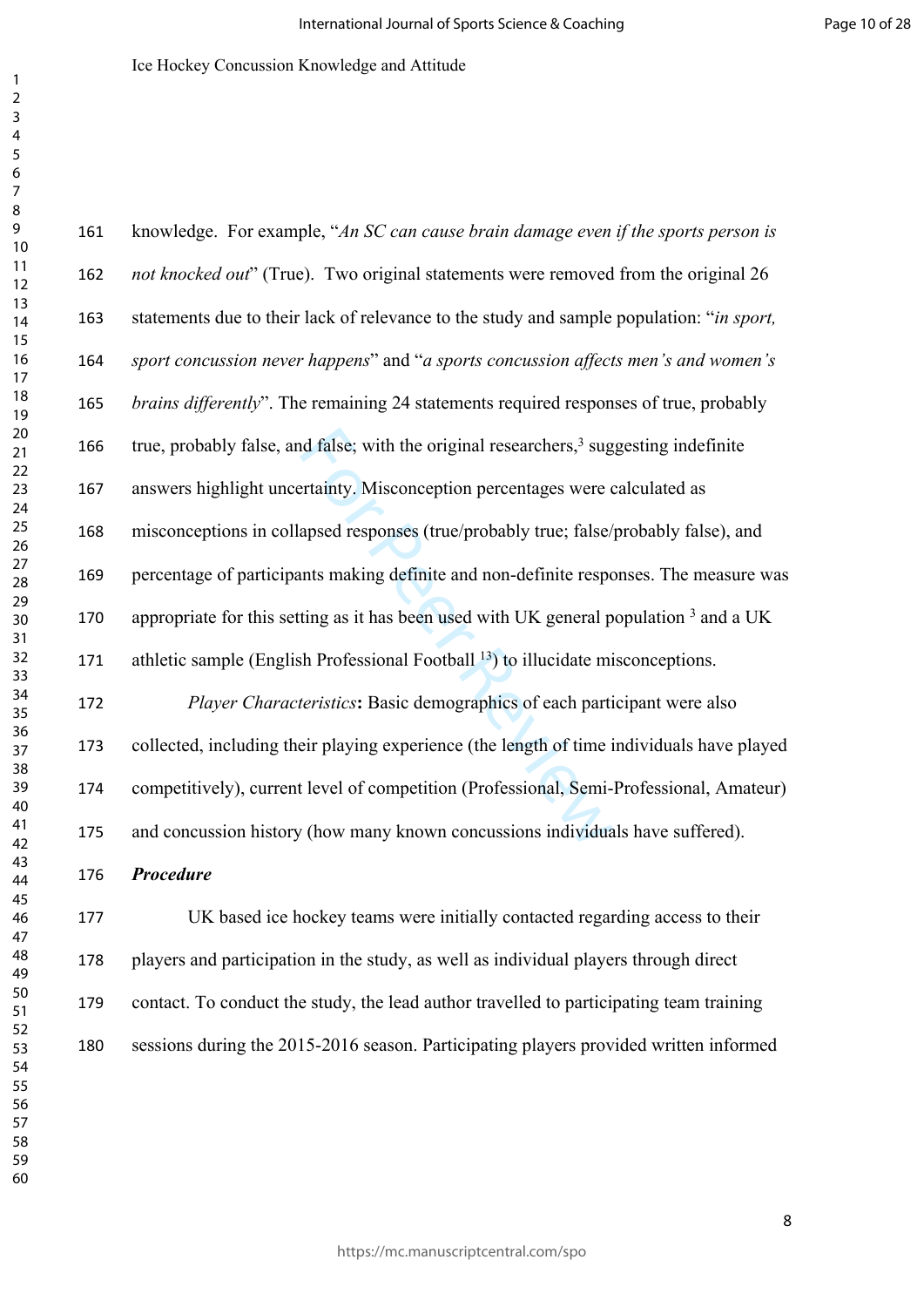$\mathbf{1}$  $\overline{2}$ 

## Ice Hockey Concussion Knowledge and Attitude

|                                                 | 181 | consent, and were debriefed upon completion. After receiving written informed consent              |  |  |
|-------------------------------------------------|-----|----------------------------------------------------------------------------------------------------|--|--|
| $\frac{2}{3}$                                   | 182 | from the participants, the instruments were completed individually and privately.                  |  |  |
| 4                                               | 183 | <b>Statistical Analysis</b>                                                                        |  |  |
| 5<br>5                                          | 184 | SPSS V22 (IBM, Chicago, USA) was used for final data analysis (significance p                      |  |  |
| 3<br>9                                          | 185 | < .05). One-way ANOVAs were used to examine any difference in CKI, CAI, and                        |  |  |
| C                                               | 186 | Concussion Knowledge Misconceptions across the three competition levels                            |  |  |
| 2<br>3<br>4                                     | 187 | (Professional, Semi-Professional, Amateur). An independent t-test examined differences             |  |  |
| 5<br>5<br>7                                     | 188 | in concussion knowledge or attitude based on previous concussion history. The                      |  |  |
| 3<br>9                                          | 189 | normality and homogeneity of variances within the data were confirmed with the                     |  |  |
| $\mathfrak{I}$                                  | 190 | Kolmogorov-Smirnov test and Levene tests, respectively. No missing values were                     |  |  |
| $\frac{2}{3}$                                   | 191 | identified. Finally, pearsons correlations assessed relationships between years of                 |  |  |
| 4<br>5                                          | 192 | playing experience, concussion knowledge and attitude.                                             |  |  |
| 5                                               | 193 | <b>Results</b>                                                                                     |  |  |
| $\mathbf{3}$<br>$\mathfrak z$<br>$\mathfrak{c}$ | 194 | <b>RoCKAS</b>                                                                                      |  |  |
|                                                 | 195 | It was anticipated that playing level, concussion history, and playing experience would            |  |  |
| 5<br>5<br>7                                     | 196 | impact on RoCKAS scores. A one-way ANOVA revealed no significant effect of                         |  |  |
|                                                 | 197 | playing level on CKI, $(F_{(2,58)} = .206, p = .814)$ or CAI $(F_{(2,58)} = 1.325, p = .274)$ (See |  |  |
| 3<br>9<br>$\mathfrak{0}$                        | 198 | Table 1). An independent t-test indicates that CKI was not different for those with a              |  |  |
| 2<br>3                                          | 199 | history of concussion ( $N = 30$ , $M = 18.42$ , $SE = 1.91$ ) compared to those who had never     |  |  |
| 4<br>5<br>5<br>7                                | 200 | had a concussion (N = 31, 17.73 $\pm$ 2.85) (t = 1.10, df = 50.47, p = .27). Similarly, CAI        |  |  |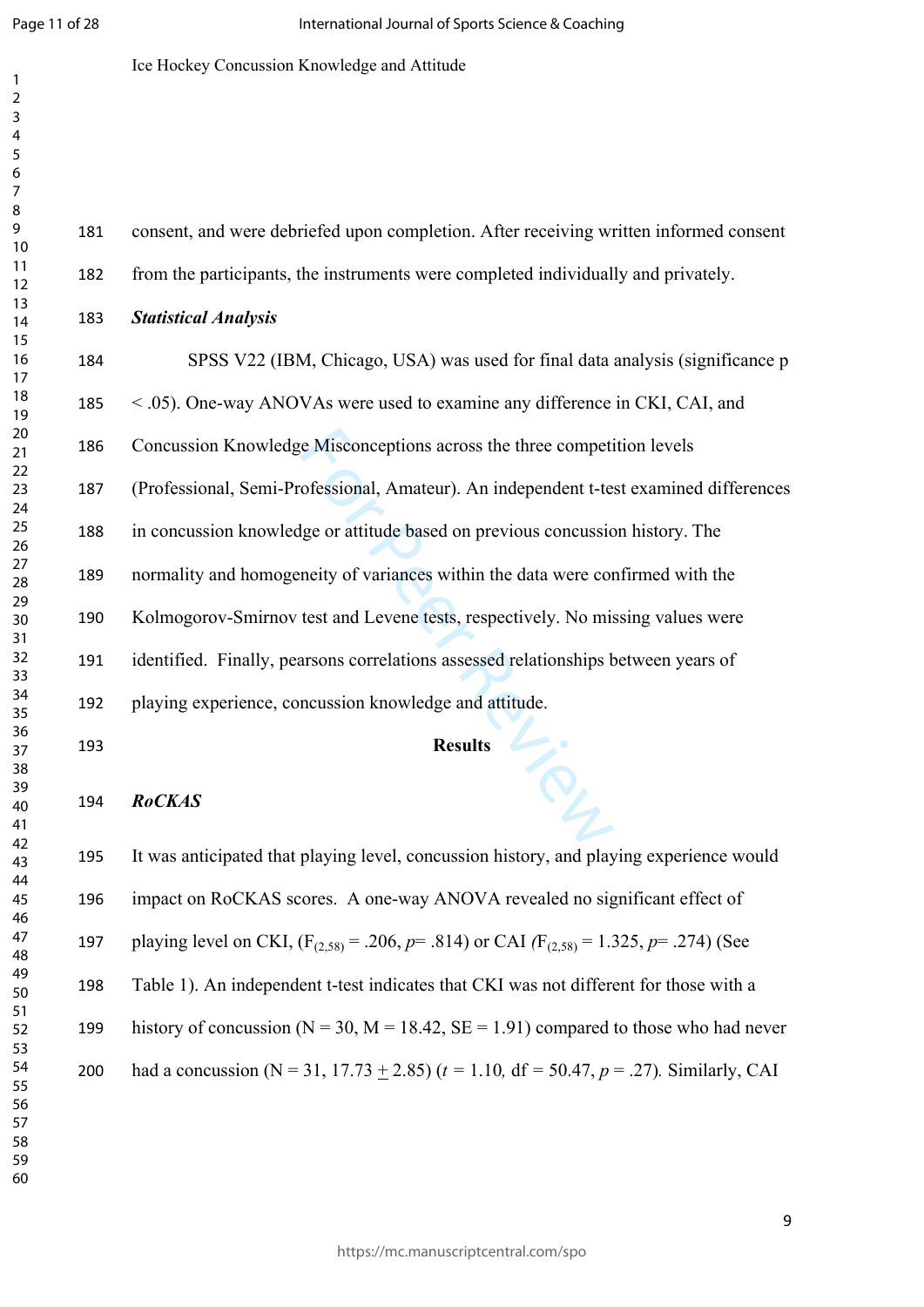| 201 | was not different for those with a concussion history $(55.03 + 2.07)$ compared to those                |
|-----|---------------------------------------------------------------------------------------------------------|
| 202 | without a concussion history (59.47 + 6.24) ( $t = 1.86$ , df = 59, $p = .07$ ) (See Table 2).          |
| 203 | There were significant positive relationships between years of playing experience and                   |
| 204 | CKI ( $r = .408$ , $p = .008$ ) and the CAI ( $r = .285$ , $p = .008$ ). These correlations highlight a |
| 205 | positive relationship: greater playing experience is associated with increased concussion               |
| 206 | knowledge and increasingly safe attitudes towards concussion. There was no significant                  |
| 207 | difference in playing experience between those who reported they would continue to                      |
| 208 | play when concussed (N = 40) and those who would not (N=21) ( $t = 1.03$ , df = 59, $p =$               |
| 209 | $0.31$ ).                                                                                               |

\*\*\*\*Table 1 near here\*\*\*\*

\*\*\*\*Table 2 near here\*\*\*\*

## *Symptom Recognition*

 The mean correct symptom recognition score, out of 16 symptoms (8 legitimate symptoms and 8 distractor symptoms) was 7.93, with a range of 3 to12 symptoms selected (See Table 3). Of the 60 participants that completed the symptom section, 50% selected all 8 symptoms correctly (but ticked 8 or more symptoms), but only 6.66% selected just the 8 correct symptoms. The most commonly correctly identified symptoms were headache (98.33%), dizziness (95%), and difficulty concentrating (93.33%). The most commonly missed correct symptoms were feeling in a fog

**For Per Review**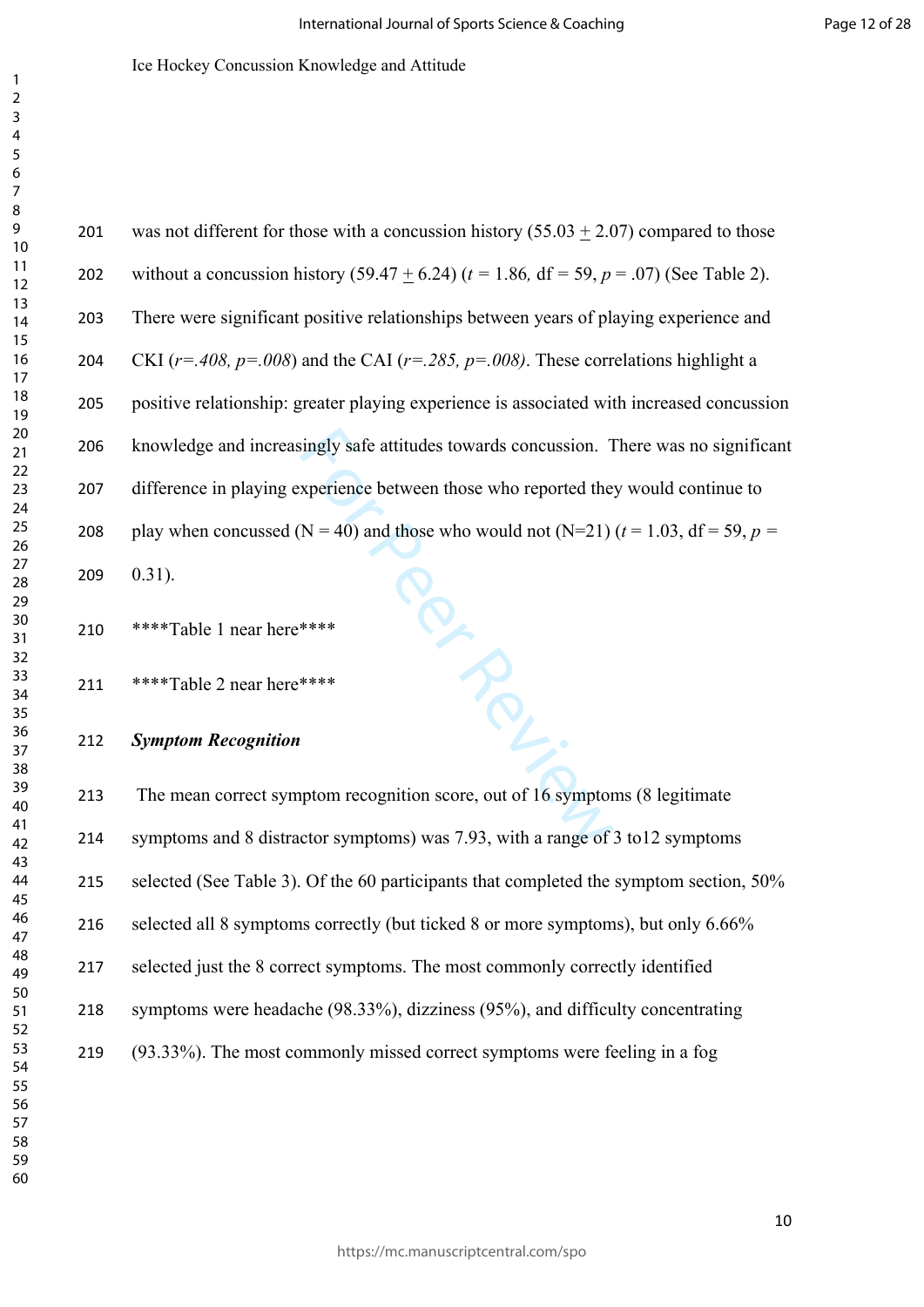$\mathbf{1}$  $\overline{2}$  $\overline{3}$ 

## Ice Hockey Concussion Knowledge and Attitude

 (71.67%) and difficulty remembering (80%). Amongst the distractor symptoms, participants most often identified difficulty speaking (66.67%) as a symptom of concussion.

\*\*\*\*Table 3 near here\*\*\*\*

## *Concussion Knowledge Misconceptions*

be *Misconcepitons*<br>sosible response (true/probably true, false/p<br>erence between collapsed (true and probab<br>finite responses (See Table 4). The statement<br>one) "*a concussion is harmless and nevalage*": 98.36 % thought this Percentages of each possible response (true/probably true, false/probably false) were given to show the difference between collapsed (true and probably true or false and probably false) and definite responses (See Table 4). The statement with the most certainty was (statement one) "*a concussion is harmless and never results in long-term problems or brain damage*": 98.36 % thought this was false, 81.97% of that knew it was definitely false. The statement with the most common misconception was (statement twelve) "*it is good advice to rest and remain inactive during recovery*", 55.74% thought this was definitely false and 22.95% thought it was probably false.

\*\*\*\*Table 4 near here\*\*\*\*

## **Discussion**

 Knowledge of and attitudes towards concussion within UK based male ice hockey players was examined for the first time. Whilst the results of the study found no significant difference between knowledge of and attitude towards concussion across the three levels of competition (professional, semi-professional, and amateur), the overall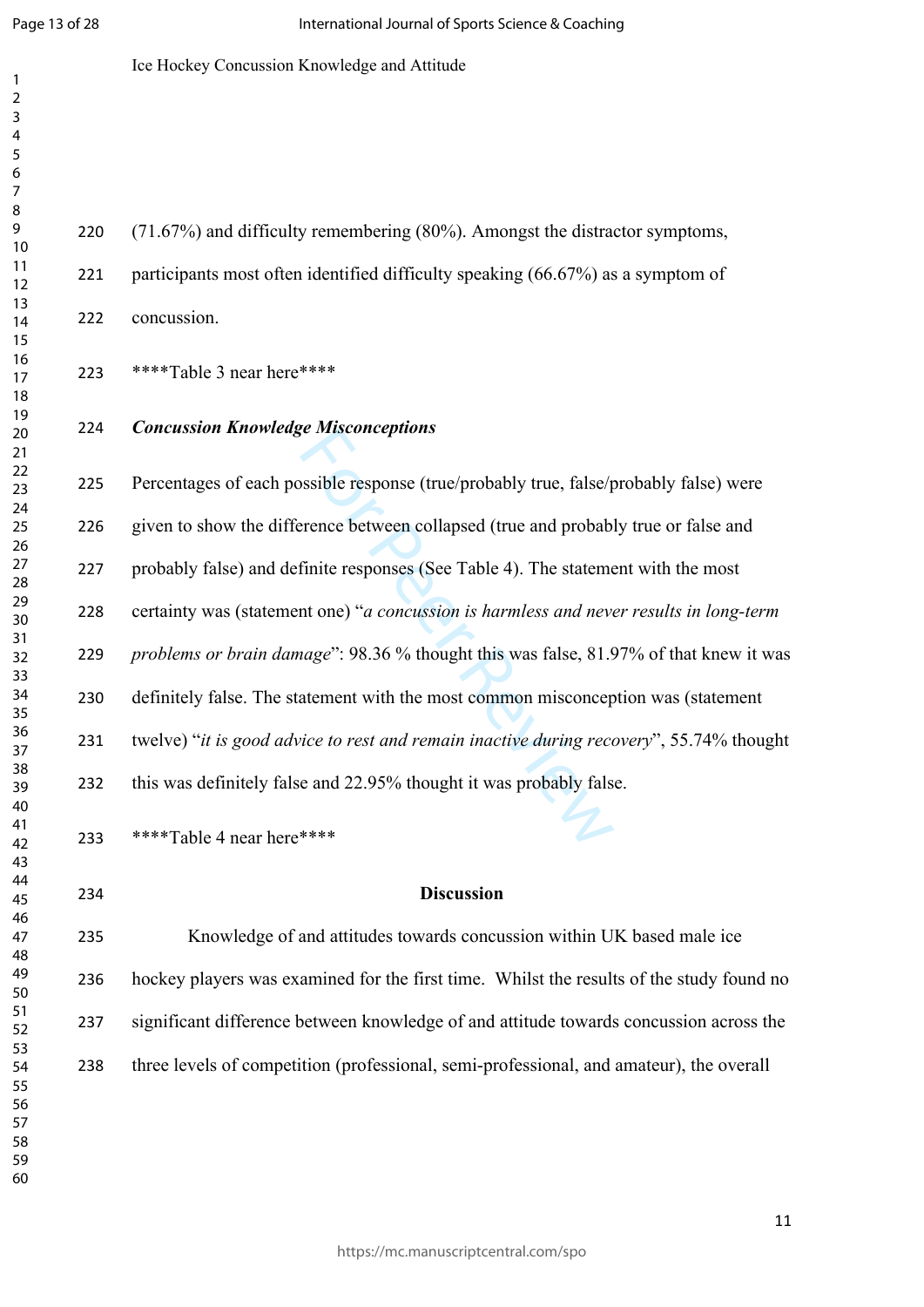follow, they may feel a pressure to continuand<br>ards concussion.<br>cussion history had no significant impact c<br>is, suggesting exposure to the injury itself d<br>concussion. This supported Weber and Ed<br>Sport concussion did not im scores across the levels show clear limitations in both knowledge and attitude. Attitude was safest in the amateur level (mean CAI = 59.46) which could be due to a number of factors such as that players at this level generally participate as a hobby and have careers outside of the sport. Although professional and some semi-professional athletes may have the support of team doctors/medics to assess their condition and advise on correct procedures to follow, they may feel a pressure to continue playing, encouraging an unsafe attitude towards concussion. A players' concussion history had no significant impact on concussion 247 knowledge or attitudes, suggesting exposure to the injury itself does not necessarily 248 change perceptions of concussion. This supported Weber and Edwards<sup>3</sup> who found that personal experience of sport concussion did not impact the accuracy of concussion knowledge. Furthermore, this relationship partially supports the observations of 251 Register-Mihalik et al.<sup>18</sup> who found no relationship between concussion history and knowledge, but a negative effect on attitudes. This relationship may be driven by multiple variables. For example, recognition of and concerns about concussion disclosure may have limited accurate self-report of concussion history in this study. As noted by Register-Mihalik et al., continued participation post-concussion with no experienced disabilities may negatively impact on perceived severity and importance of concussion itself. Indeed, Weber and Edwards concluded that personal experience of sport concussion might result in a false sense of security. A further note is that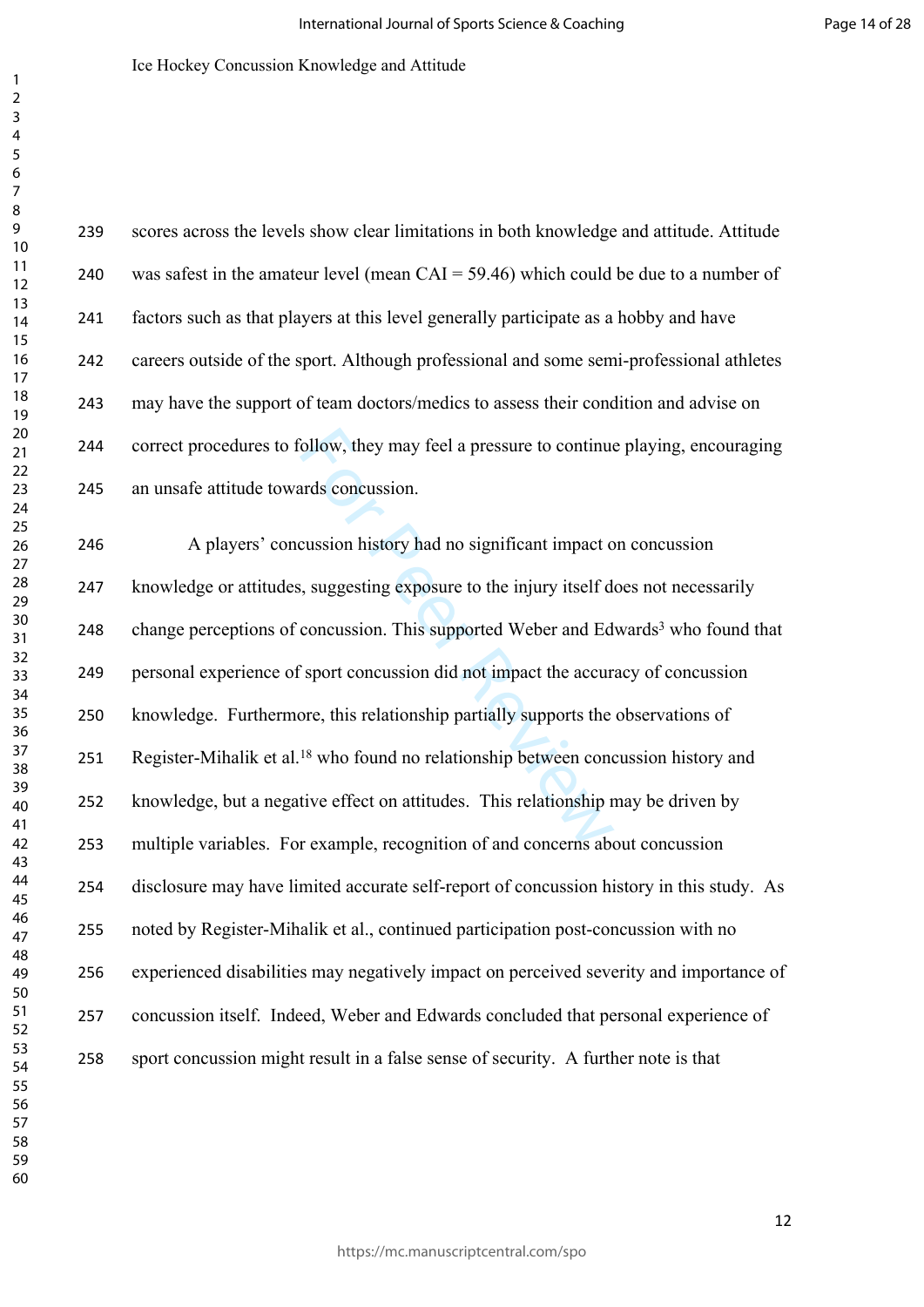$\mathbf{1}$  $\overline{2}$  $\overline{3}$  $\overline{4}$  $\overline{7}$ 

#### Ice Hockey Concussion Knowledge and Attitude

orrects these shortcomings, and thus highl<br>That concussion history does not influend<br>g experience of the sport has a separate int<br>n injury itself, potentially through social, c<br>ver, longitudinal data is required to ascerta concussion history is only operationalised from a personal perspective, and does not consider the potential role of teammates' concussion occurrences on knowledge and attitudes. The positive relationship between playing experience, CKI and CAI appears to indicate that players early in their career exhibit concerning knowledge and unsafe attitudes towards concussion compared with players with greater experience. Increasing exposure to the sport corrects these shortcomings, and thus highlights early career as a key intervention stage. That concussion history does not influence CKI and CAI suggests that increasing experience of the sport has a separate influence from personal exposure to concussion injury itself, potentially through social, cultural and normative processes 18,19. However, longitudinal data is required to ascertain the processes through which experience plays its role on these variables. Specific statements from the RoCKAS survey were analysed and showed some accurate knowledge amongst the participants; for example, the majority (93.4%) knew

that loss of consciousness was not required for a concussion, which was slightly higher

273 than the knowledge of the football sample  $(88.5\%)$  in the Williams et al.,<sup>13</sup> study.

Positively, 72.1% of the participants in this study knew that there is an increased

likelihood of repeat concussions after a player has sustained one, as opposed to only

3.8% of the participants in the Williams et al., study. This knowledge is supported by

277 the statement from Weber and Edwards<sup>3</sup> regarding athletes' abilities to withstand a

second blow to the head after previously sustaining concussion as 67.21% said this was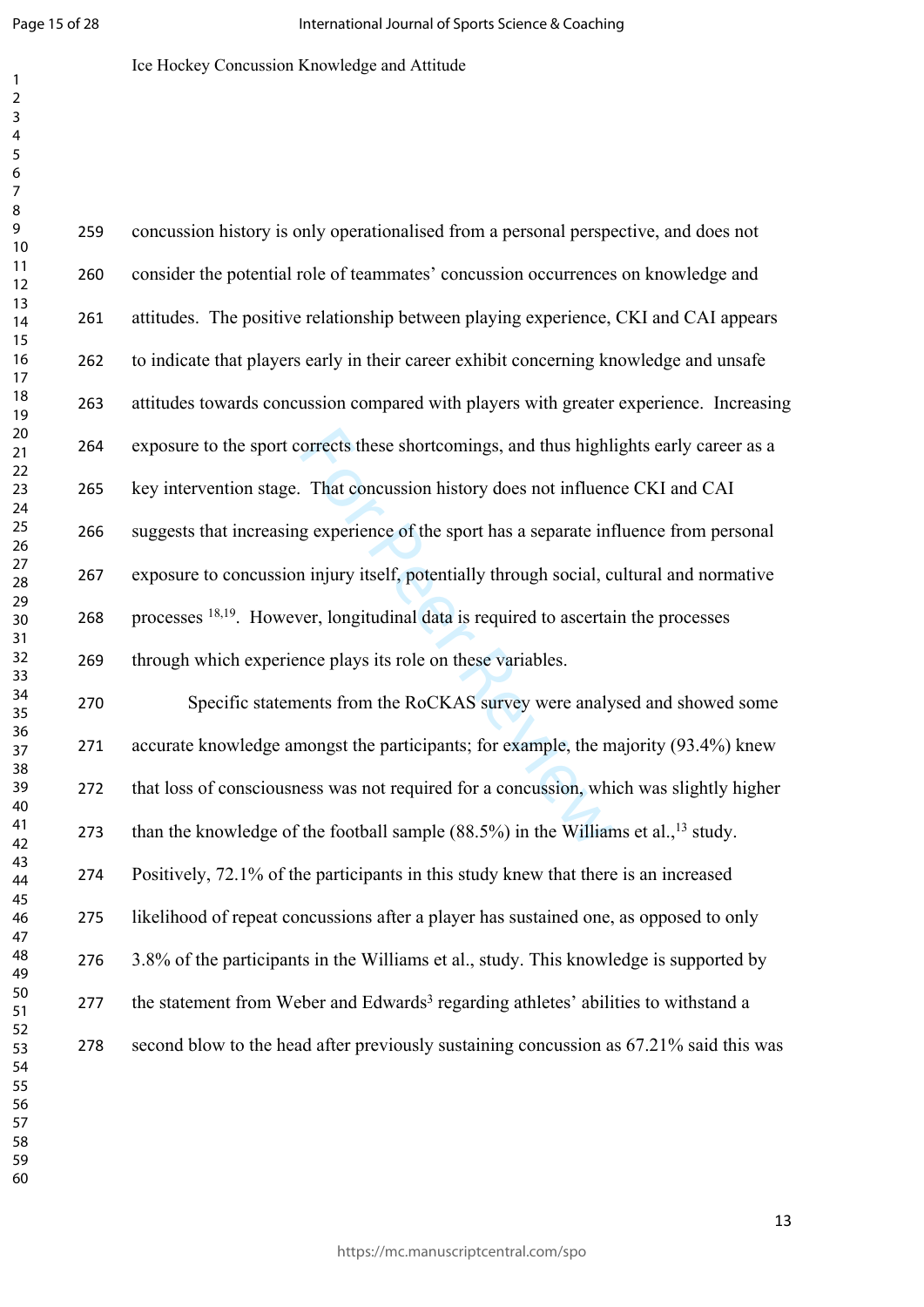true/probably true. Although, only 14.75% responded definitely true, suggesting the certainty of knowledge is limited.

ussion regarding athletes who lose conscion<br>pital (85.2%) which is similar to the footba<br>ly concerning attitude is that 65.6% of pla<br>wed they had suffered a concussion (simila<br>That knowledge and attitudes do not appear<br>an Following this trend in increased knowledge within the ice hockey sample, 68.8% were aware that there are long-term risks to health from multiple concussions, compared to the 46.2% in the football sample. Participants in the study indicated safe attitudes towards concussion regarding athletes who lose consciousness in that they should be taken to hospital (85.2%) which is similar to the football sample (80.8%). However, a significantly concerning attitude is that 65.6% of players would continue to play even if they believed they had suffered a concussion (similar to 64% of footballers in Williams et al., <sup>13</sup>). That knowledge and attitudes do not appear to mitigate against continuing to play when concussed demonstrates their limitations in explaining 290 behaviour where strong social and normative values also play a critical role<sup>18.19</sup>. After more detailed analysis of some of the statements included in the RoCKAS the results further support the suggestion that the athletes have some accurate knowledge regarding concussion, but this seemingly does not promote a safer attitude towards playing when 294 concussed. This further substantiates Register-Mihalik et al.'s <sup>18</sup> findings that accurate knowledge is not necessarily associated with positive attitudes in athletes. The most common symptoms selected from the list provided were headache, dizziness, and difficulty concentrating. However, a low recognition rate was observed for "Feeling in a fog". Some distractor items identified as potential symptoms, although at a low rate,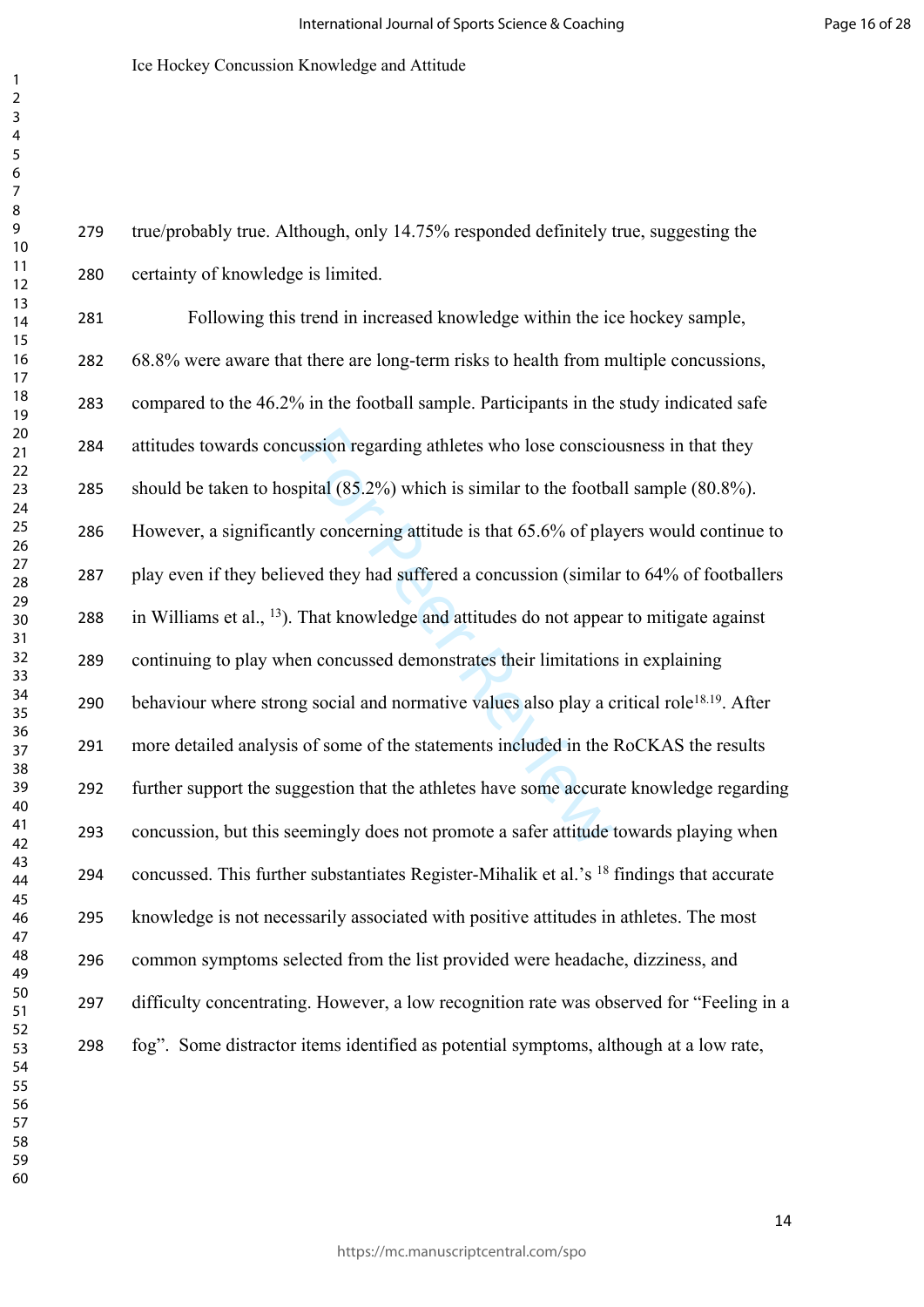$\mathbf{1}$  $\overline{2}$  $\overline{3}$  Ice Hockey Concussion Knowledge and Attitude

 included *panic attacks*, and *reduced breathing rate*. Together, these results highlight the need for not only education, but the development of interventions to encourage safer attitudes towards concussion.

y, and clear misconceptions. The results in<br>onses were noticeably higher than definite<br>onfidence in the respondents' knowledge, a<br>eas that players showed correct definite kn<br>s and never results in long-term problems<br>false, 302 The statements by Weber and Edwards<sup>3</sup> enabled a more in-depth analysis of the knowledge of concussion within the sample and facilitated the identification of correct knowledge, uncertainty, and clear misconceptions. The results indicated a trend that collapsed correct responses were noticeably higher than definite correct responses, suggesting a lack of confidence in the respondents' knowledge, as suggested by Weber and Edwards 3 . The areas that players showed correct definite knowledge were: *concussion is harmless and never results in long-term problems or brain damage*, 81.97% knew this was false, which is higher than the Weber and Edwards' general public sample's definite knowledge of this (74.4%). Another area where players expressed confident knowledge was that concussion *can cause brain damage even if the sports person is not knocked out*, 62.3% knew this was true, which is again better than the knowledge of Weber and Edwards' general public sample (50.2%). This result coincides with the findings relating to the knowledge in the RoCKAS that loss of consciousness is not the only way a concussion can occur and that brain damage can occur without losing consciousness. However, clearly a significant proposition of these players did not confidently identify this statement as correct.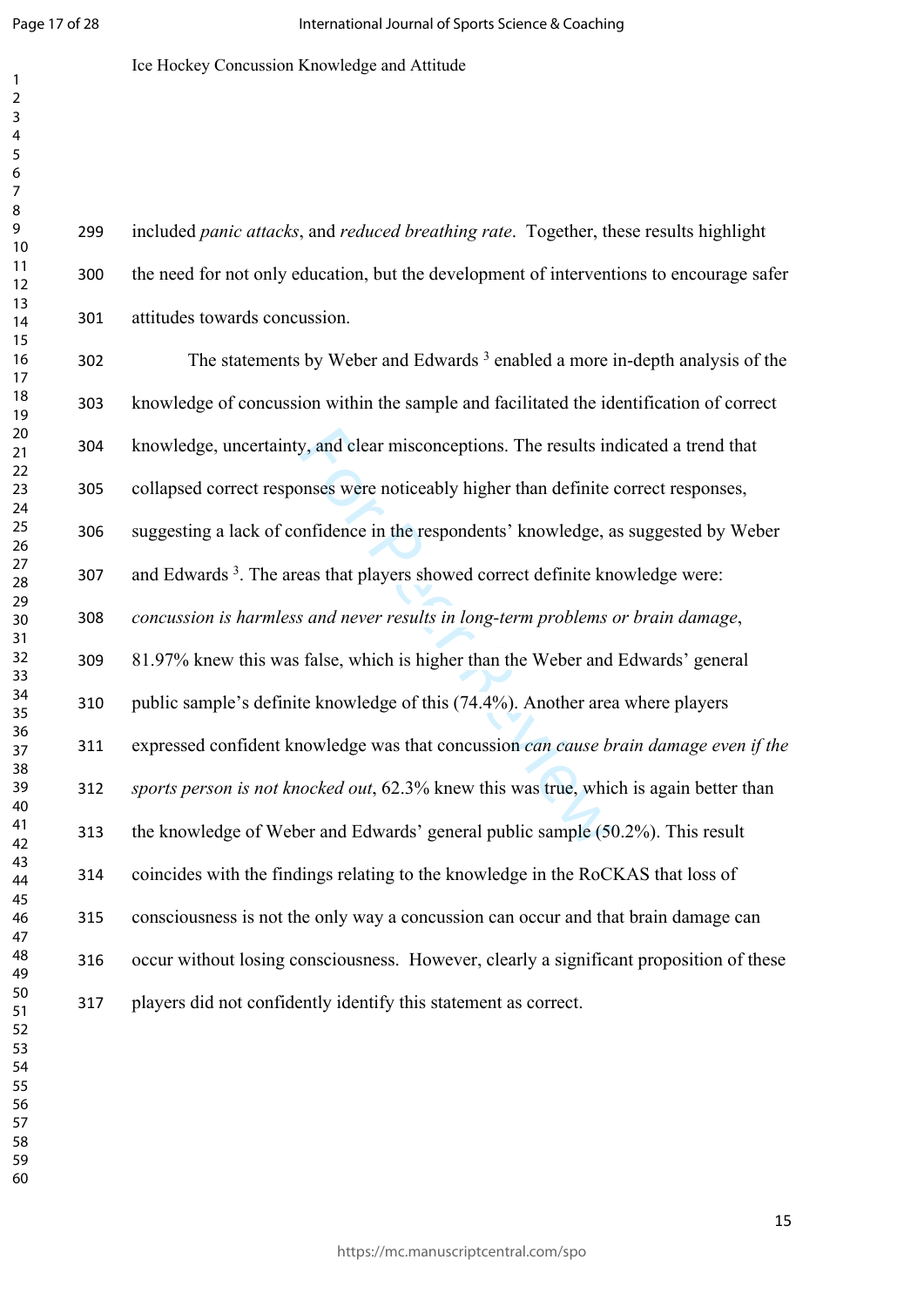| 318 | The highest level of misconception for these players concerned remaining                            |
|-----|-----------------------------------------------------------------------------------------------------|
| 319 | inactive during recovery from concussion, with 55.74% stating this a definitely true                |
| 320 | (22.95% non-definite). However, it is worth noting that although Weber and Edwards                  |
| 321 | (2012) mark this statement false, the efficacy of this approach has not been conclusively           |
| 322 | demonstrated regarding the relationship between cognitive rest and duration of                      |
| 323 | concussive symptoms (e.g., Gibson et al., <sup>20</sup> ). It may well be inappropriate to conclude |
| 324 | fully on the level of knowledge in this area within this sample, but there is still a clear         |
| 325 | difference in perspective on this statement.                                                        |
| 326 | Another misconception was that a concussed athlete may have trouble                                 |
| 327 | remembering events from before the concussion, but usually does not have trouble                    |
| 328 | learning new things. This is in fact false, as a long term effect of concussion is difficulty       |
| 329 | in learning <sup>2</sup> . In our ice hockey sample, 60.66% misconceived this statement overall     |
| 330 | (with 21.31% definite misconception) compared to $66\%$ in the <sup>3</sup> general public sample.  |
| 331 | Suggesting that ice hockey players' knowledge of concussion is only marginally better               |
| 332 | than the general public. Whilst 67.2% of the sample thought that once recovered from a              |
| 333 | concussion an athlete is less able to withstand a second blow to the head, only 14.75%              |
| 334 | knew it was definitely true. The uncertainty here is a concern given the danger repeated            |
| 335 | blows to the head (or repeated concussion) hold and the potential for long term damage,             |
| 336 | such as chronic traumatic encephalopathy (CTE), $^{21}$ . Regarding assessment of                   |
| 337 | concussion, 62.3% of the sample thought that asking athletes who were concussed about               |
|     |                                                                                                     |
|     |                                                                                                     |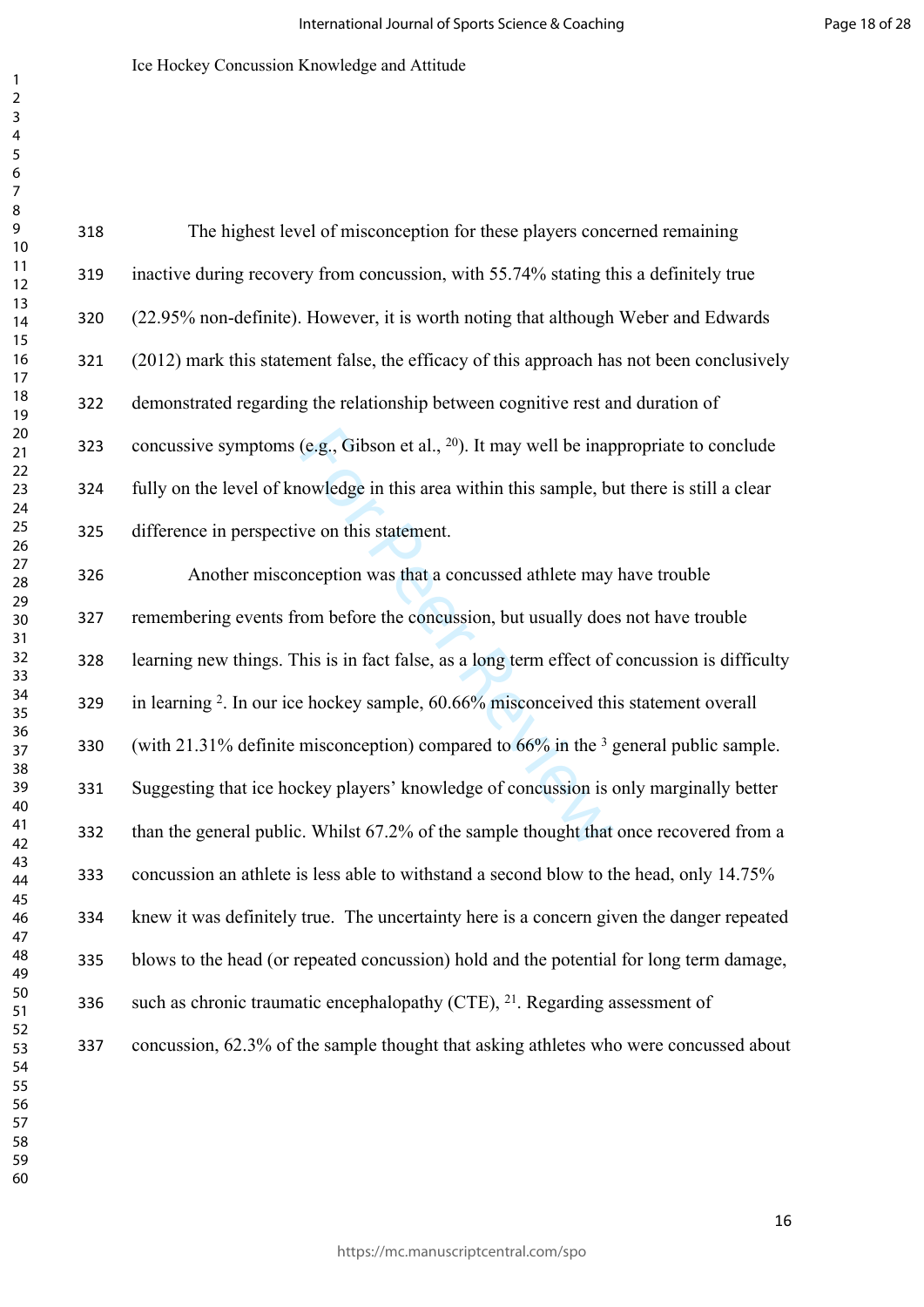$\mathbf{1}$  $\overline{2}$  $\overline{3}$  $\overline{4}$ 

## Ice Hockey Concussion Knowledge and Attitude

| 338 | their recovery is the most accurate and informative way to assess progression.                    |
|-----|---------------------------------------------------------------------------------------------------|
| 339 | Contrasting this, 93.44% of players agreed (47.54% definite; 45.90% non-definite) that            |
| 340 | athletes with a concussion are not fully aware of its effect on their behaviour and               |
| 341 | performance. Interestingly, only 36.1% of the general public thought this was true,               |
| 342 | emphasising the generally greater knowledge within this athletic sample.                          |
| 343 | A key limitation of the present study concerned accessing teams for                               |
| 344 | participation, with only a limited number of teams available to the researcher resulting          |
| 345 | in a small sample size. In future, the opportunity to complete the form online could              |
| 346 | improve uptake. Similarly, the cross sectional design limited conclusions made on the             |
| 347 | influence of player experience and concussion history. Longitudinal research is                   |
| 348 | encouraged to assess changes in knowledge and attitudes across playing seasons and                |
| 349 | careers. Finally, whilst the CKI has been shown to have good reliability and validity,            |
| 350 | concerns have been raised regarding the CAI's potential utility. From their data on               |
| 351 | collegiate athletes Chapman et al., <sup>17</sup> suggest adding further attitudes items focusing |
| 352 | sporting, social and normative factors, reflecting the concerns raised above.                     |
| 353 | Conclusion                                                                                        |
| 354 | To conclude, whilst there are some areas of accurate knowledge and evidence of                    |
|     |                                                                                                   |

 safe attitudes regarding concussion there are some clear misconceptions within this male ice hockey player sample. Knowledge regarding loss of consciousness and the effects of this on concussion was better than expected. It can also be concluded that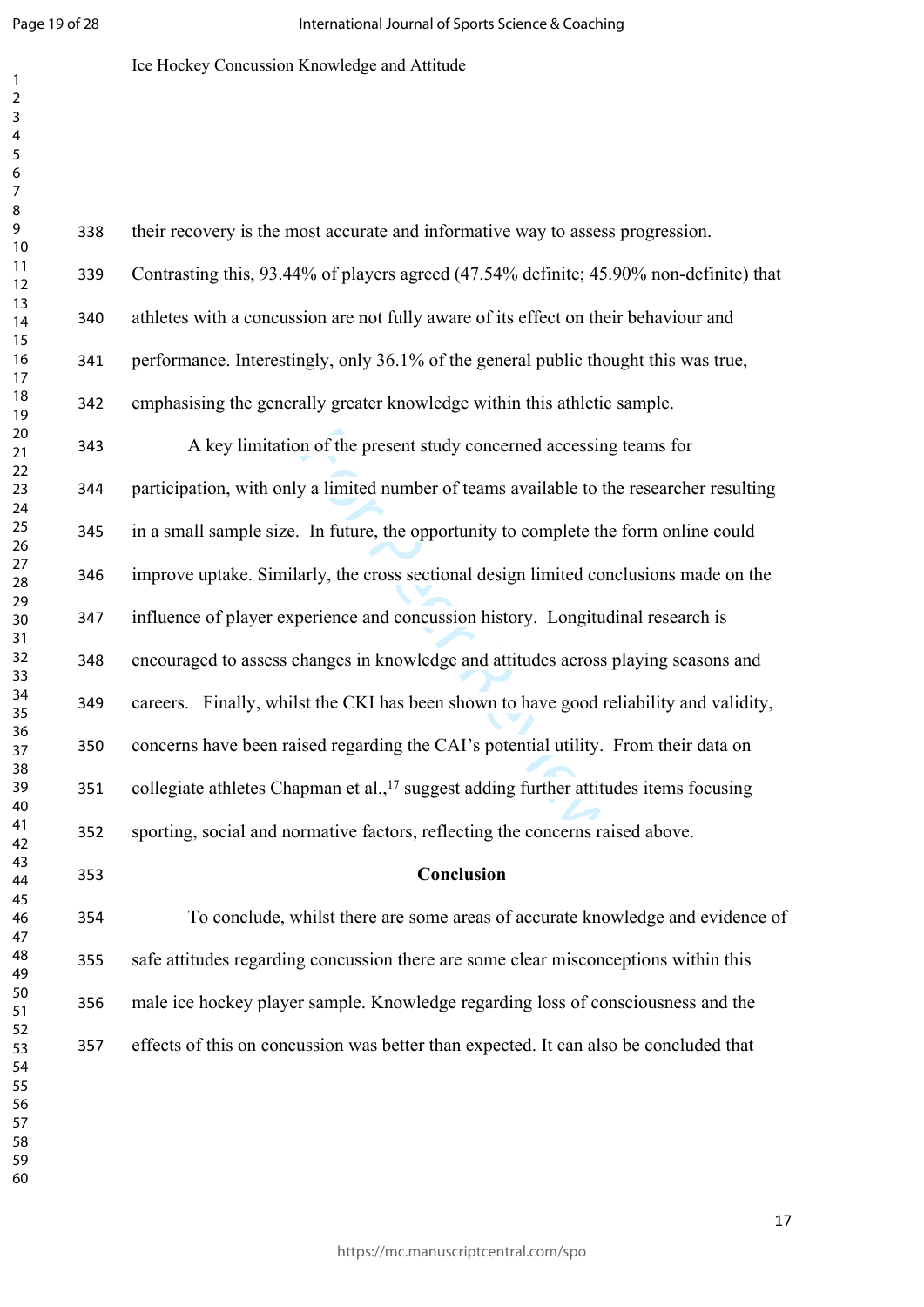| 358 | playing experience was positively associated with knowledge of and attitudes towards                          |
|-----|---------------------------------------------------------------------------------------------------------------|
| 359 | concussion. These ice hockey players generally had better knowledge of concussion                             |
| 360 | than a general public sample <sup>3</sup> and a sample of professional English soccer players <sup>13</sup> . |
| 361 | Attitudes, however, were similar across studies, suggesting that attitude towards                             |
| 362 | concussion may not be specific to individual sports. However, in a worrying contrast to                       |
| 363 | this, 65.6% of the players indicating they would continue to play even if they believed                       |
| 364 | they had sustained a concussion. Such an attitude may undermine any other positive                            |
| 365 | attitude and knowledge regarding concussion, particularly when game status may                                |
| 366 | influence such decision-making in players. For educational programmes to be truly                             |
| 367 | effective, these findings support Provvidenza et al., <sup>22</sup> study and highlight specific areas        |
| 368 | for behaviour and attitude change. Encouraging adherence to return to play procedures                         |
| 369 | by educating athletes and coaches on their importance and the potential consequences of                       |
| 370 | non-adherence. Despite positive findings here, such an approach is critical given the                         |
| 371 | existing attitudes towards playing when concussed. This specific attitude poses a                             |
| 372 | significant risk to player safety and long-term health.                                                       |
| 373 |                                                                                                               |
| 374 | <b>Disclosure of interest</b>                                                                                 |
| 375 | The authors report no conflicts of interest.                                                                  |
| 376 | <b>References</b>                                                                                             |
|     |                                                                                                               |
|     |                                                                                                               |
|     |                                                                                                               |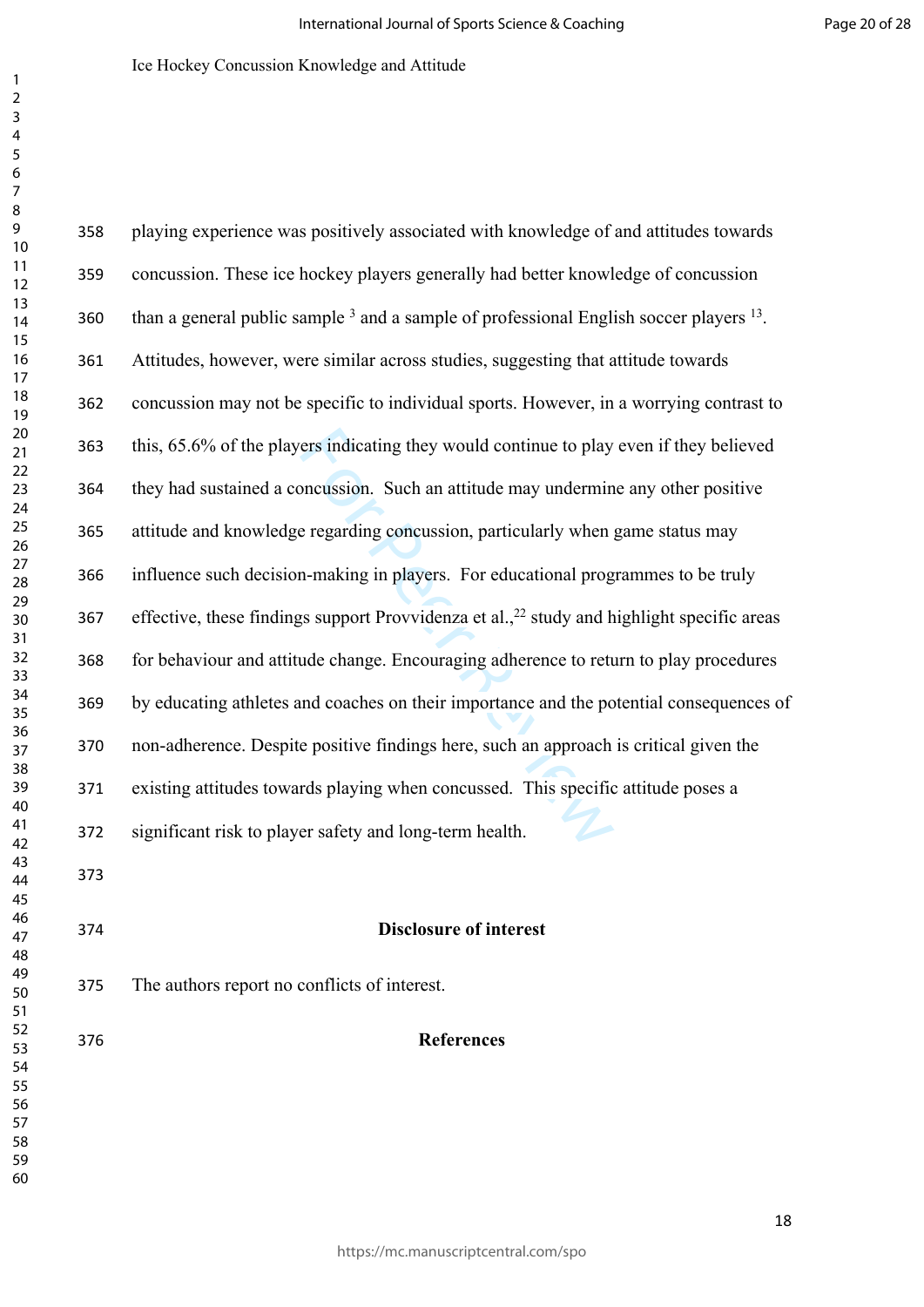$\mathbf{1}$ 

Ice Hockey Concussion Knowledge and Attitude

- Sport—the 4th international conference on concussion in sport held in Zurich,
- November 2012. *Clin J of Sport Med* 2013; 23: 89–117.
- 2. Tucker AM. Update on sports concussion. *Curr Rev in Musculoskelet Med* 2014; 7: 366–372.
- 3. Weber, M and Edwards MG. Sport concussion knowledge in the UK general public.
- *Arch of Clin Neuropsychol* 2012; 27: 355–361.
- ards MG. Sport concussion knowledge in t<br>
chol 2012; 27: 355–361.<br>
dge M and Cusimano MD. Bodychecking<br>
IE 2013; 8.<br>
inen T, Parkkari J, et al. Concussion in the<br>
ionships and Olympic Winter Games betw<br>
: 244-252.<br>
d Arnet 4. Donaldson L, Asbridge M and Cusimano MD. Bodychecking rules and concussion in
- elite hockey. *PLoS ONE* 2013; 8.
- 5. Tuominen M, Hänninen T, Parkkari J, et al. Concussion in the international ice
- hockey World Championships and Olympic Winter Games between 2006 and 2015. *Br*
- *J Sports Med* 2017; 51: 244-252.
- 6. Rosenbaum AM and Arnett P. The development of a survey to examine knowledge
- about and attitudes toward concussion in high-school students. *J Clin and Exp*
- *Neuropsychol* 2010; 32: 44–55.
	- 7. Sye G, Sullivan SJ, McCrory P, et al. High school rugby players' understanding of
	- concussion and return to play guidelines. *Br J Sports Med* 2006; 40: 1003–1005.
	- 8. Hänninen T, Parkkari J, Tuominen M, et al. Sport Concussion Assessment Tool:
	- Interpreting day-of-injury scores in professional ice hockey players. *J Sci Med Sport*  2018; 8: 794-799.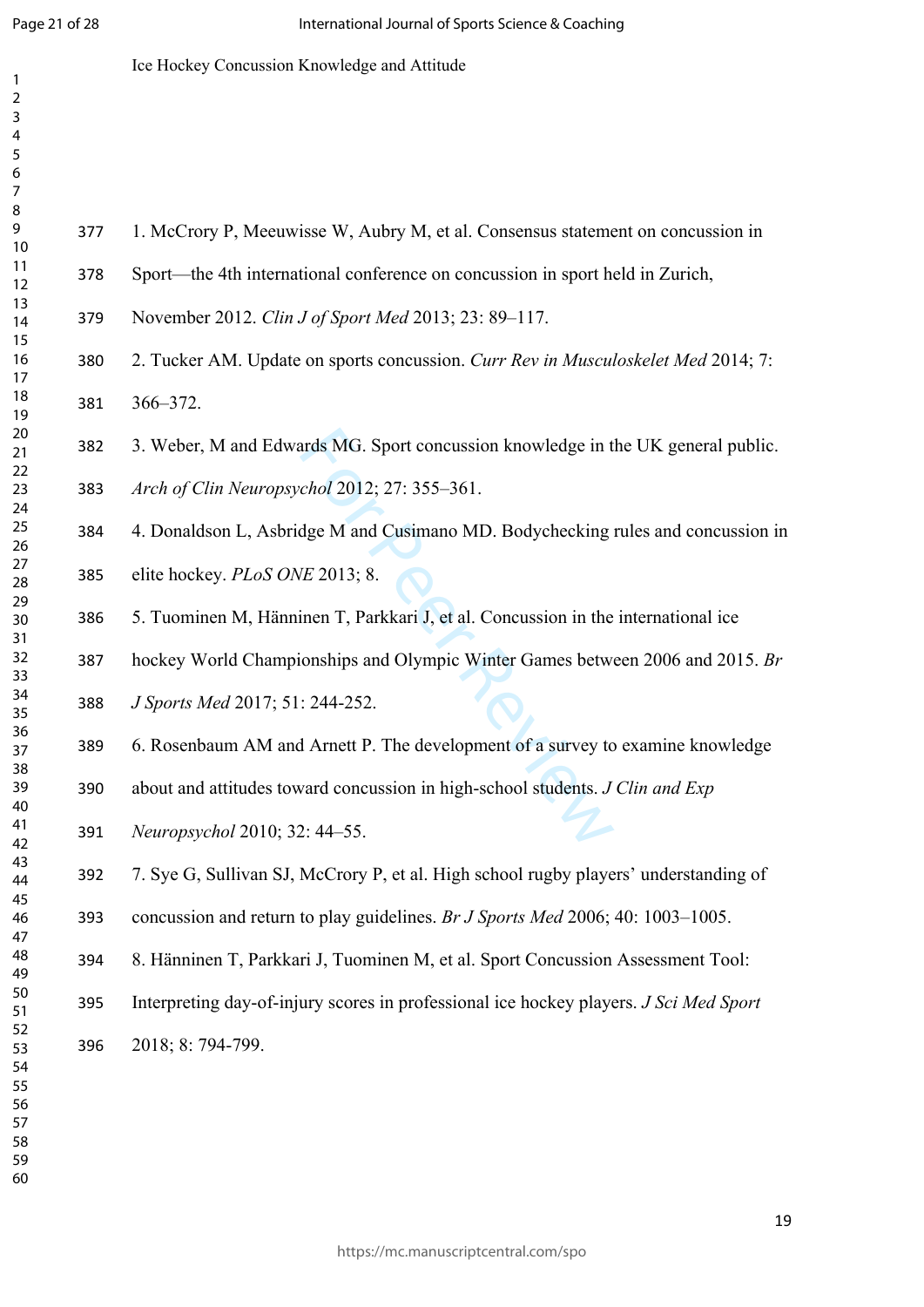9. Guilmette TJ, Malia LA and McQuiggan MD. Concussion understanding and

Ice Hockey Concussion Knowledge and Attitude

TC, Schwartz C and Bay, R. C. Sport-rela<br>
ong youth coaches. *Clin J Sport Med* 2007<br>
tholdt PH and Warner MS. A survey of core<br>
recovery. *Arch of Clin Neuropsychol* 1988<br>
gdon JL and McMillan J, et al. English pro<br>
owled management among new England high school football coaches. *Brain Injury* 2007; 21: 1039–1047. 10. Jorgensen M, Laurence M, Quesnele J, et al. Women in university hockey demonstrate knowledge discordant with attitudes regarding concussions. *Int J Sports Sci Coach* 2018; 0:1-9. 11. Valovich McLeod TC, Schwartz C and Bay, R. C. Sport-related concussion misunderstandings among youth coaches. *Clin J Sport Med* 2007; 17: 140–142. 12. Gouvier WD, Prestholdt PH and Warner MS. A survey of common misconceptions about head injury and recovery. *Arch of Clin Neuropsychol* 1988; 3: 331–343. 13. Williams JM, Langdon JL and McMillan J, et al. English professional football players concussion knowledge and attitude. *J Sport Health Sci* 2016; 5: 197-204. 14. Cook DJ, Cusimano MD, Tator CH, et al. Evaluation of the ThinkFirst Canada, smart hockey, brain and spinal cord injury prevention video. *Inj Prev* 2003; 9: 361–366. 15. Echlin PS, Johnson AM and Riverin S. A prospective study of concussion education in 2 junior ice hockey teams: Implications for sports concussion education. *Neurosurg Focus*, 2010; 29:E6. 16. Bagley AF, Daneshvar DH and Schanker BD. Effectiveness of the SLICE program for youth concussion education. *Clin J Sport Med* 2012; 22*:* 385–389. 

https://mc.manuscriptcentral.com/spo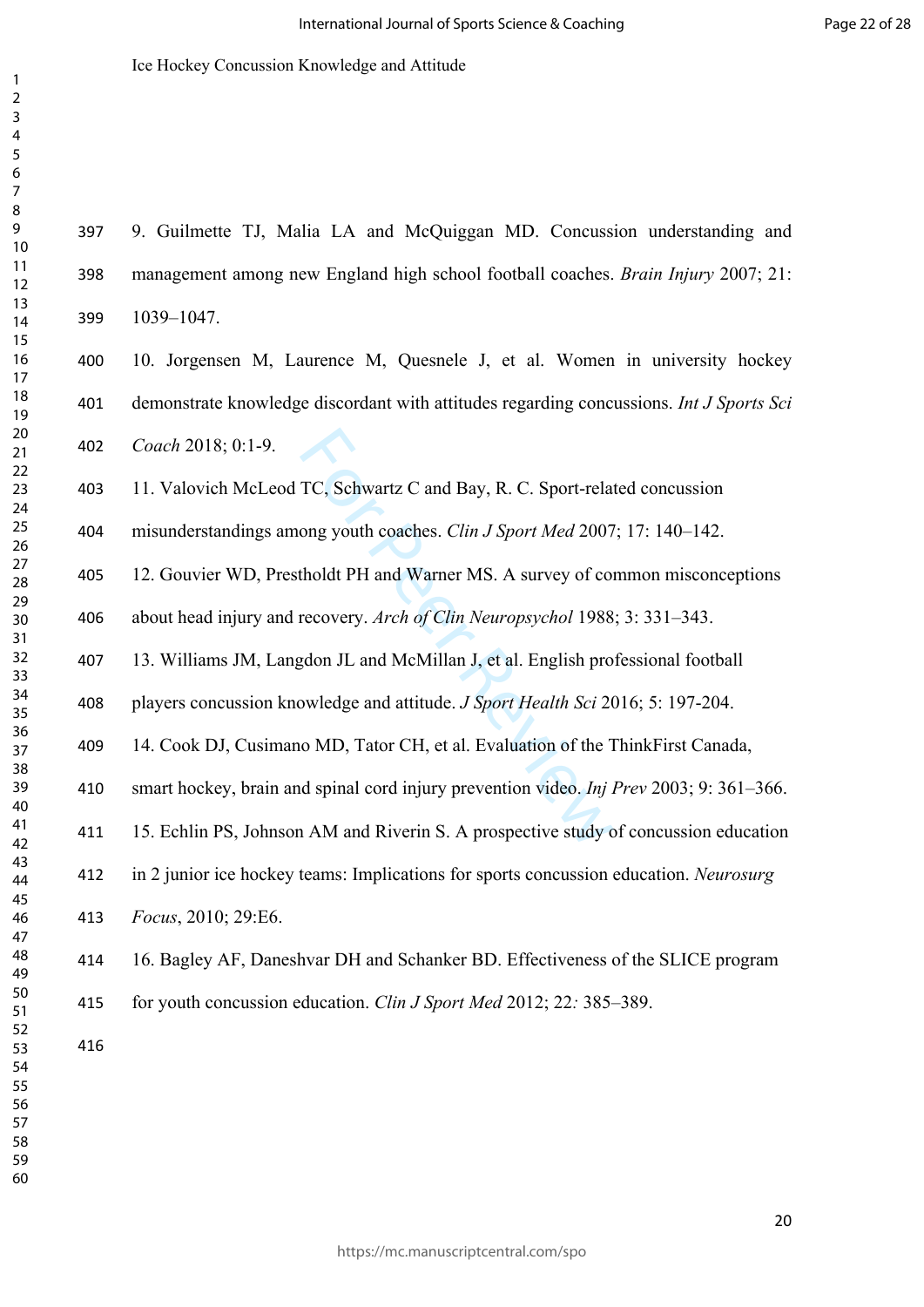$\mathbf{1}$  $\overline{2}$  $\overline{3}$  $\overline{4}$  $\overline{7}$ 

## Ice Hockey Concussion Knowledge and Attitude

| 417 | 17. Chapman EB, Nasypany A, May J, et al. Investigation of the Rosenbaum                |
|-----|-----------------------------------------------------------------------------------------|
| 418 | Concussion Knowledge and Attitudes Survey in collegiate athletes. Clin J Sport Med,     |
| 419 | 2018; 28:117-24.                                                                        |
| 420 | 18. Register-Mihalik JK, Linnan LA, Marshall SW, et al. Relationship between            |
| 421 | concussion history and concussion knowledge, attitudes, and disclosure behavior in high |
| 422 | school athletes. Clin J Sport Med, 2017; 27: 321-324.                                   |
| 423 | 19. Kerr, ZY, Register-Mihalik, JK, Marshall, SW, et al. Disclosure and non-disclosure  |
| 424 | of concussion and concussion symptoms in athletes: review and application of the        |
| 425 | socio-ecological framework. Brain Injury, 2014: 28: 1009-1021.                          |
| 426 | 20. Gibson S, Nigrovic LE, O'Brien M, et al. The effect of recommending cognitive rest  |
| 427 | on recovery from sport-related concussion. Brain Injury, 2013; 27: 839-842.             |
| 428 | 21. Maroon JC, Winkelman R, Bost J, et al. (2015). Chronic traumatic Encephalopathy     |
| 429 | in contact sports: A systematic review of all reported pathological cases. PLoS ONE,    |
| 430 | 2015; 10:e0117338.                                                                      |
| 431 | 22. Provvidenza C, Engebretsen L, Tator C, et al. From consensus to action: Knowledge   |
| 432 | transfer, education and influencing policy on sports concussion. Br J Sports Med 2013;  |
| 433 | 47: 332-338.                                                                            |
|     |                                                                                         |
|     |                                                                                         |
|     |                                                                                         |
|     |                                                                                         |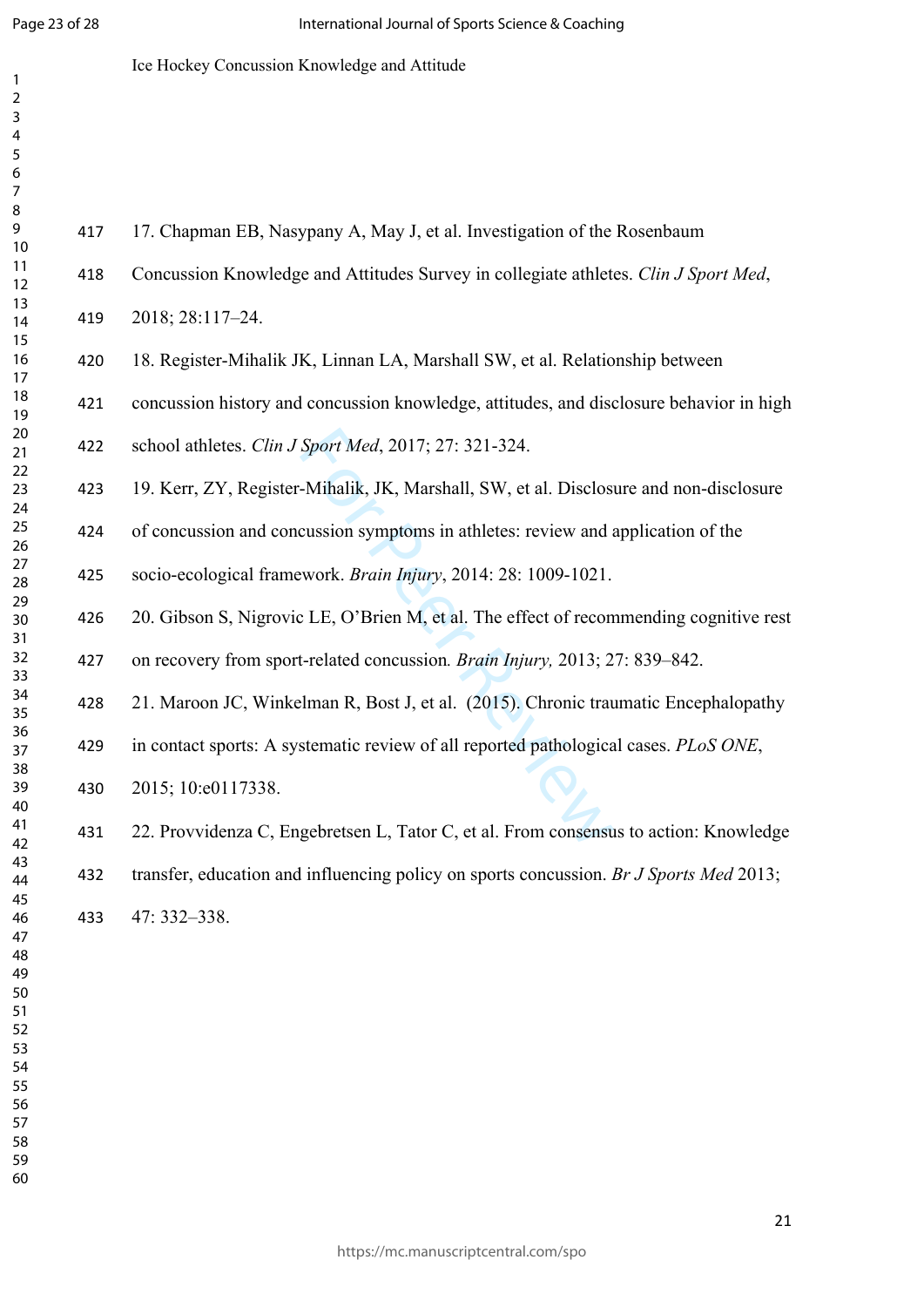#### **Table 1:** Mean and Standard Deviations for Concussion Knowledge Index (CKI) and

Concussion Attitude Index (CAI) scores

| <b>CKI</b> |       |           |  |
|------------|-------|-----------|--|
| Level      | Mean  | <b>SD</b> |  |
| Pro        | 18.21 | 2.42      |  |
| Semi-Pro   | 18.28 | 2.05      |  |
| Amateur    | 17.83 | 2.75      |  |
|            | CAI   |           |  |
| Pro        | 56.74 | 7.82      |  |
| Semi-Pro   | 54.72 | 13.10     |  |
| Amateur    | 59.46 | 7.13      |  |

Note: CKI scores range from 0–25 and CAI scores range from 15–75, with higher scores

Per Review

represented greater knowledge safer attitudes about concussion respectively.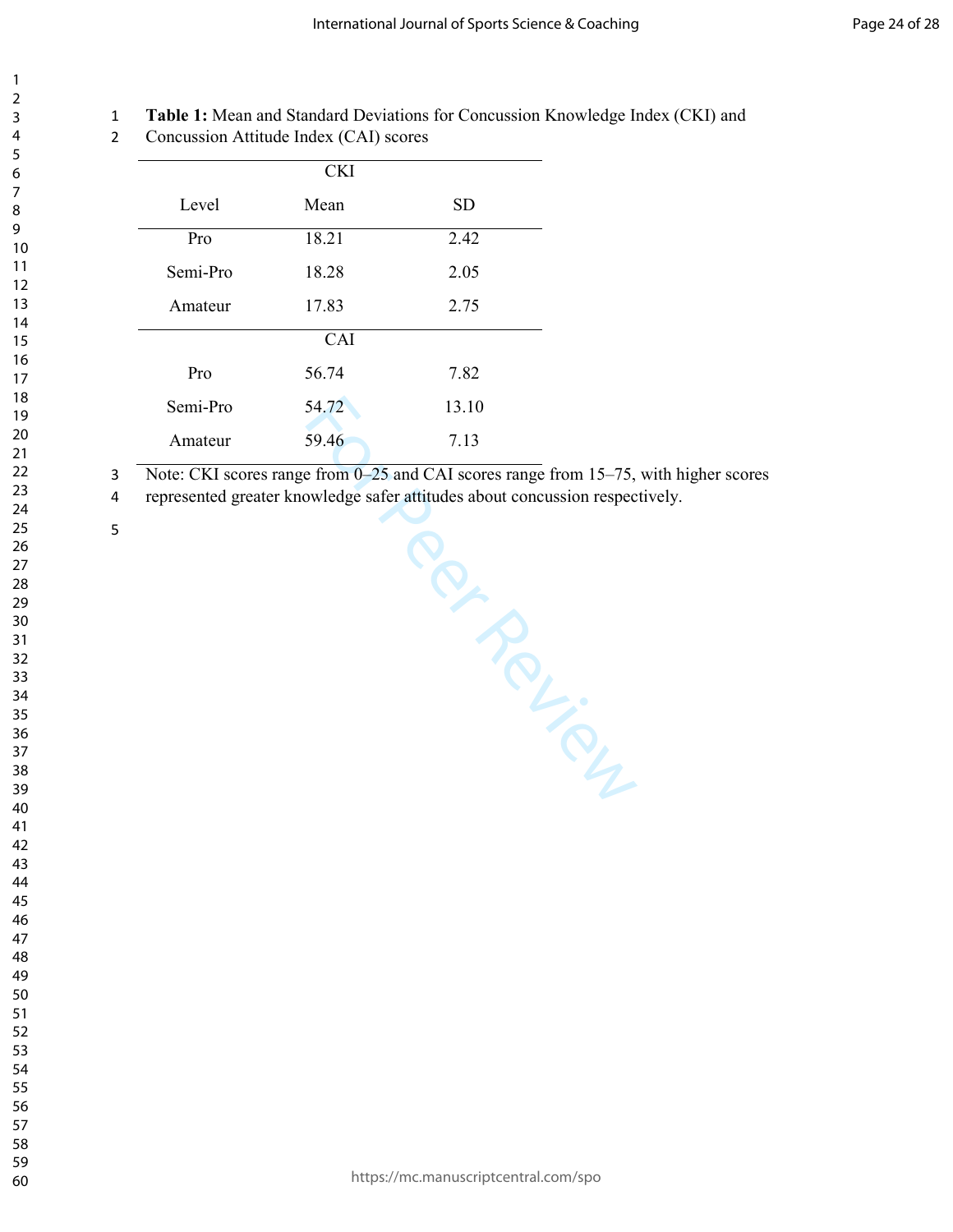|   |                                                                              | <b>CKI</b>     |            |
|---|------------------------------------------------------------------------------|----------------|------------|
|   | <b>Concussion History</b>                                                    | Mean           | ${\rm SD}$ |
|   | No $(n=30)$                                                                  | 17.73          | 2.85       |
|   | Yes $(n=31)$                                                                 | 18.42          | 1.91       |
|   |                                                                              | CAI            |            |
|   | No $(n=30)$                                                                  | 59.47          | 6.24       |
|   | Yes $(n=31)$                                                                 | 55.03          | 11.54      |
| 3 | represented greater knowledge safer attitudes about concussion respectively. | $\overline{a}$ |            |
|   |                                                                              |                | PRINCES    |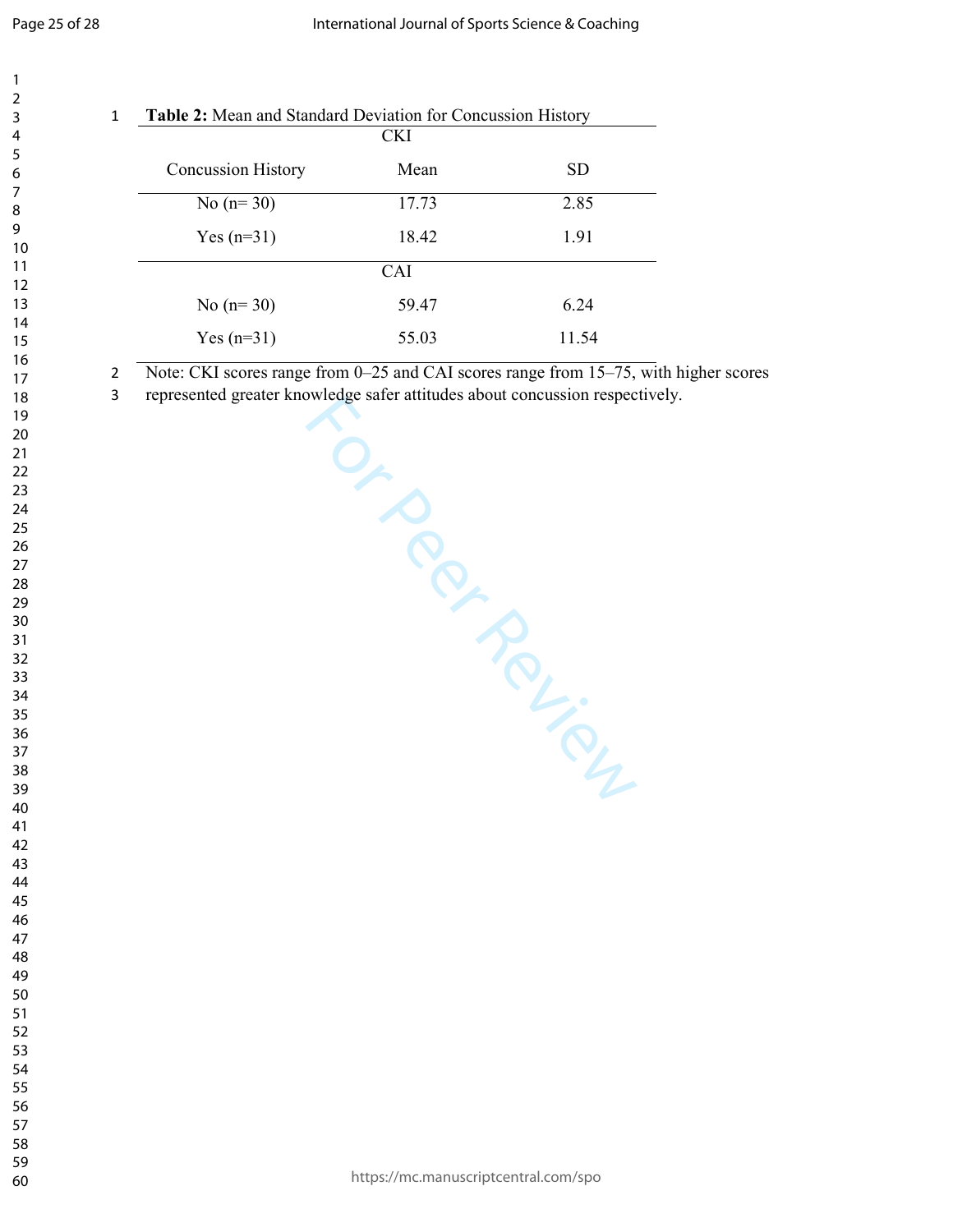# **Table 3:** The 16-item symptom recognition list. The percentage (%) of respondents who

correctly identified the correct symptom are bolded.

|                                 | Symptom Response (%) |
|---------------------------------|----------------------|
|                                 | $(n=60)$             |
| Hives                           | 0.00                 |
| Headache                        | 98.33                |
| Difficulty speaking             | 66.67                |
| Arthritis                       | $0.00\,$             |
| <b>Sensitivity to light</b>     | 83.33                |
| <b>Difficulty remembering</b>   | 80.00                |
| Panic attacks                   | 11.67                |
| <b>Drowsiness</b>               | 88.33                |
| Feeling in a fog                | 71.67                |
| Weight gain                     | 3.33                 |
| Feeling slowed down             | 88.33                |
| Reduced breathing rate          | 21.67                |
| <b>Excessive studying</b>       | 3.33                 |
| <b>Difficulty concentrating</b> | 93.33                |
| <b>Dizziness</b>                | 95.00                |
| Hair loss                       | 0.00                 |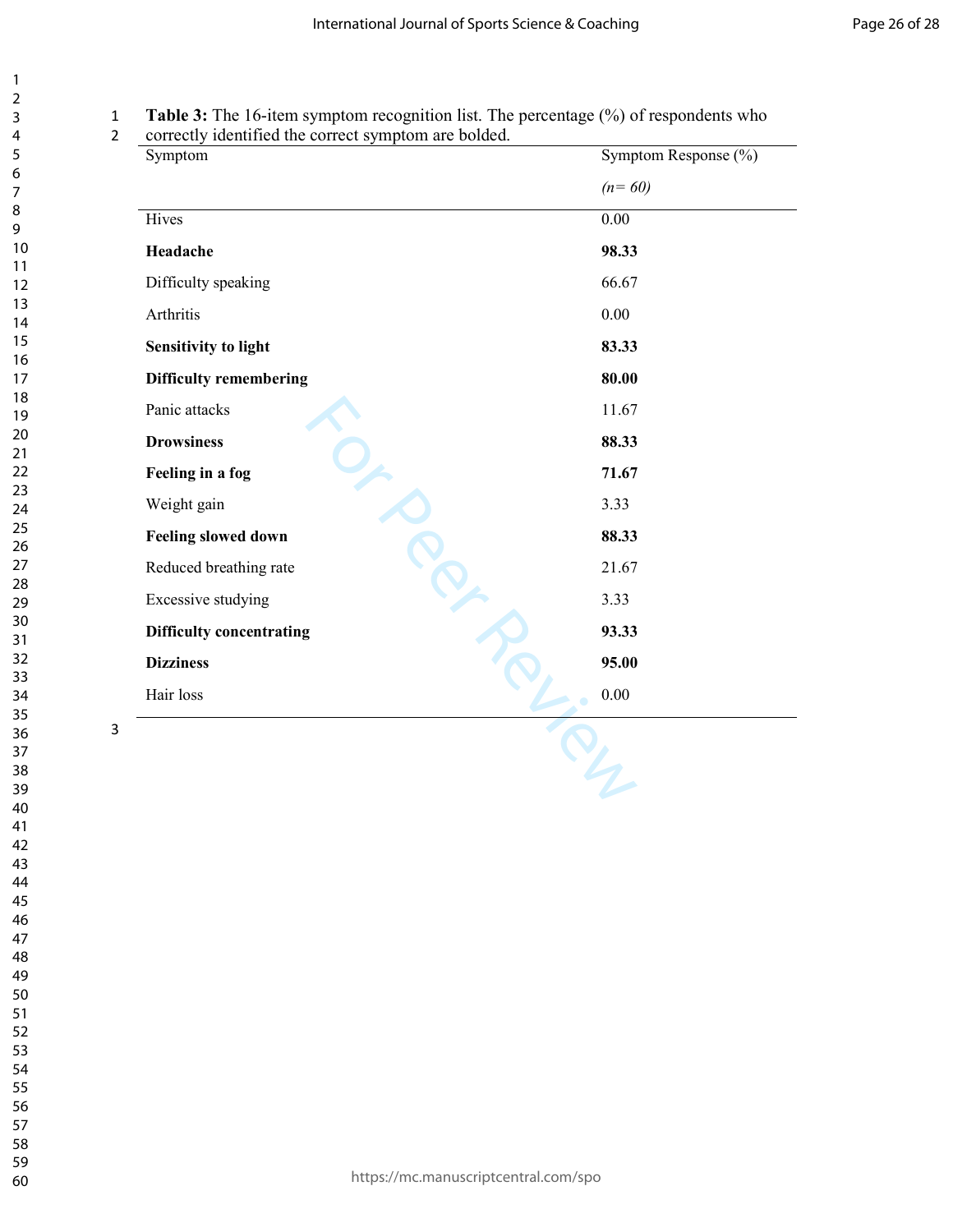$\mathbf{1}$  $\overline{2}$ 3

|    | Table 4: Knowledge statement responses. Adapted from Weber and Edwards (2012).<br>Statement                                   | Correct $(\% )$        |                       | Misconception<br>$(\%)$ |                  |
|----|-------------------------------------------------------------------------------------------------------------------------------|------------------------|-----------------------|-------------------------|------------------|
|    |                                                                                                                               | Collapsed<br>Responses | Definite<br>Responses | Definite                | Non-<br>Definite |
| 1  | A concussion is harmless and never results in long-term<br>problems or brain damage $(F)$                                     | 98.36                  | 81.97                 | 0.00                    | 0.00             |
| 2  | A little brain damage does not matter, as people use a<br>small portion of their brains anyway $(F)$                          | 96.72                  | 78.69                 | 0.00                    | 1.64             |
| 3  | A concussion can cause brain damage even if the sports<br>person is not knocked out $(T)$                                     | 86.89                  | 62.30                 | 3.28                    | 6.56             |
| 4  | Most sports persons with a concussion are not fully aware<br>of its effect on their behaviour and performance $(T)$           | 93.44                  | 47.54                 | 1.64                    | 3.28             |
| 5  | Sometimes a second blow to the head can help a sports<br>person remember things that were forgotten $(F)$                     | 85.25                  | 42.62                 | 0.00                    | 13.11            |
| 6  | Once a recovering sports person feels " back to normal"<br>the recovery process is complete $(F)$                             | 75.41                  | 32.79                 | 1.64                    | 21.31            |
| 7  | Complete recovery from a concussion is not possible, no<br>matter how badly the person wants to recover $(F)$                 | 75.41                  | 36.07                 | 8.20                    | 14.75            |
| 8  | Drinking alcohol may affect a sports person differently<br>after a concussion $(T)$                                           | 88.52                  | 42.62                 | 3.28                    | 6.56             |
| 9  | How quickly a sports person recovers from a concussion<br>depends mainly on how hard they work on recovery $(F)$              | 72.13                  | 45.90                 | 13.11                   | 13.11            |
| 10 | It is easy to tell if a sports person has brain damage from a<br>concussion by the way the person looks or acts $(F)$         | 68.85                  | 44.26                 | 4.92                    | 24.59            |
| 11 | Whiplash injuries to the neck can cause brain damage even<br>if there is no direct blow to the head $(T)$                     | 75.41                  | 44.26                 | 4.92                    | 18.03            |
| 12 | It is good advice to rest and remain inactive during<br>recovery $(F)$                                                        | 14.75                  | 4.92                  | 55.74                   | 22.95            |
| 13 | In sports, a concussion can have positive and negative<br>effects on the sports person $(F)$                                  | 65.57                  | 39.34                 | 8.20                    | 22.95            |
| 14 | Concussed sports persons usually show good<br>understanding of their problems because they experience<br>them every day $(F)$ | 50.82                  | 29.51                 | 8.20                    | 32.79            |
| 15 | A concussion may cause one to feel depressed, hopeless<br>and sad $(T)$                                                       | 81.97                  | 37.70                 | 1.64                    | 13.11            |
| 16 | Emotional problems after a concussion are usually not<br>related to brain damage $(F)$                                        | 70.49                  | 21.31                 | 1.64                    | 24.59            |
| 17 | Recovery from a concussion is usually complete in about a<br>week $(F)$                                                       | 78.69                  | 50.82                 | 4.92                    | 11.48            |
| 18 | The only sure way to tell if someone has suffered brain<br>damage from a concussion is by an X-ray of the brain $(F)$         | 47.54                  | 22.95                 | 16.39                   | 31.15            |